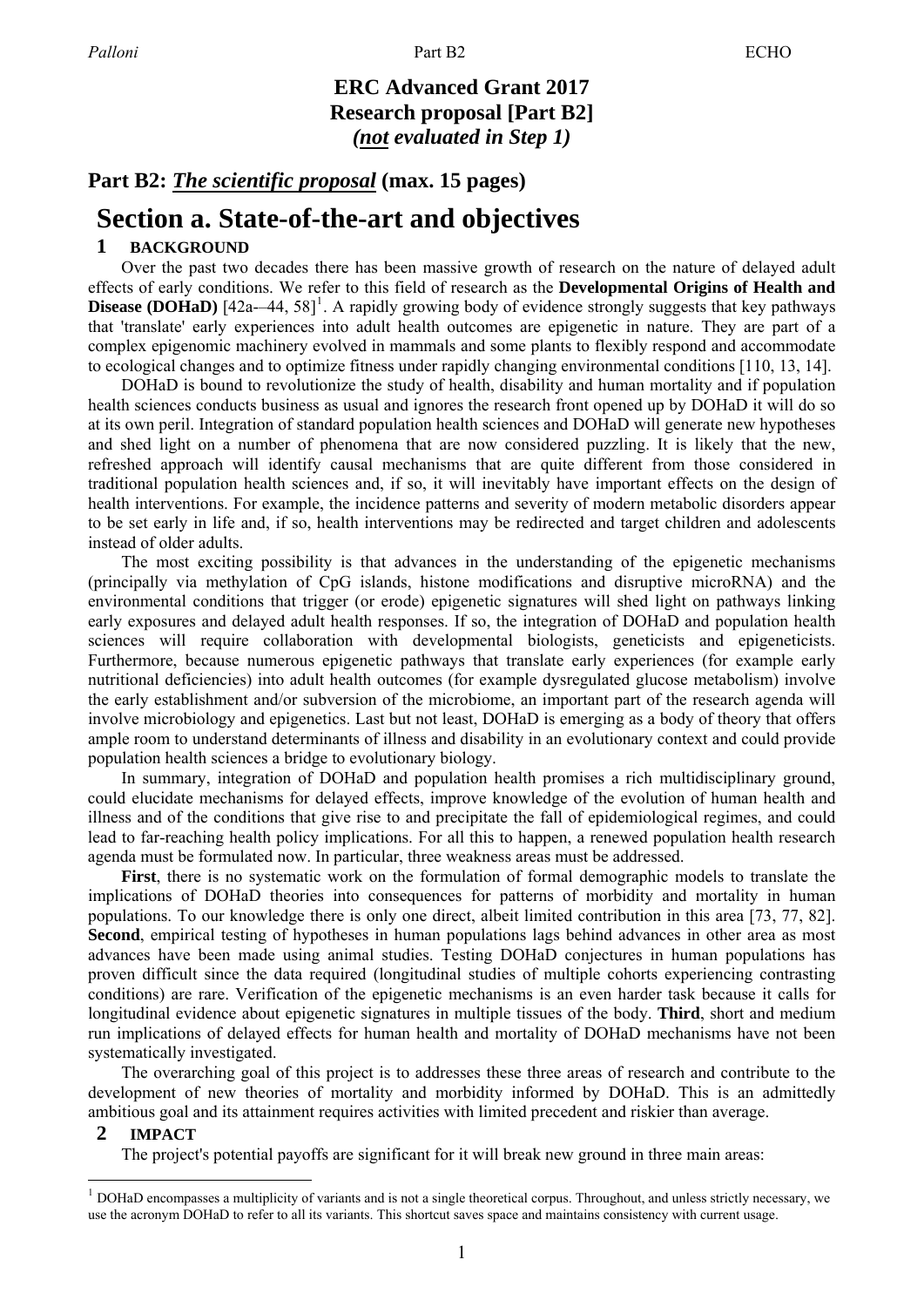**Theory:** based on empirical research supporting the existence of epigenetic imprints of early exposures and their adult manifestation, we will formulate new hypotheses about the genesis of selected modern adult conditions and, in particular, formalize predicted relations between early conditions, obesity, T2D and their consequences for adult health, disability and mortality. To the extent permitted by our findings, we will reformulate theories of human morbidity, disability, mortality and aging linking birth cohorts' early conditions and to their adult health, disability and mortality. The new formulations will integrate results of research in developmental biology, microbiome, and epigenetics and should contribute to the establishment of more solid bridges linking population health and evolutionary biology.

**Demographic formal models:** we will formulate two new formal models to assess the implications of delayed effects on human morbidity, disability and mortality. The first is an aggregate macro model that seeks to *identify at the population level age patterns and magnitude of effects of early exposures and adult health, disability and mortality predicted by DOHaD.* The second is an integrated microsimulation model, ECHOsim, designed to *formalize the dynamic of selected epigenetic changes implied by early exposures at the individual level, verify DOHaD predictions with observed representative national data, and identify the most relevant mediating pathways*. The model will be specialized to two conditions known to be outcomes of early developmental conditions, namely, obesity and T2D; these conditions are a major source of ill-health, disability and excess mortality in most modern human populations;

**Empirics:** for the first time we will empirically assess the implications of DOHaD relations for patterns of obesity, T2D , disability and excess mortality in very diverse populations with contrasting demographic, social and economic histories.

#### **3 AIMS AND COMPONENTS OF THE PROJECT**

The project consists of **three components**, each associated with tightly interwoven aims addressing the three weaknesses identified before, well-defined outcomes and deliverables, and activities set forth in Work Packages 1-3.

#### **3.1 Component and Aim 1**

**Aim 1** addresses the first area of weakness identified before. It consists of developing a formal demographic model that represents the main pathways through which early conditions manifest themselves as adult chronic illness and mortality. The model generates predictions about adult health and mortality patterns in human populations that are vulnerable to the expression of adverse early conditions. We will then undertake *soft tests* of predictions from DOHaD theories, of which the best known variant is "Barker's hypothesis"  $[7, 10]^2$  $[7, 10]^2$  $[7, 10]^2$  $[7, 10]^2$  $[7, 10]^2$ . We will use two very long trends of period and cohort mortality data available in the Human Mortality Database [\(http://www.mortality.org/\)](http://www.mortality.org/)) and the Latin American Mortality database [\(http://www.ssc.wisc.edu/cdha/latinmortality/\).](http://www.ssc.wisc.edu/cdha/latinmortality/)) We will estimate a broad spectrum of mortality statistics to characterize child, adult, and old age mortality trajectories during the secular mortality decline, around 1780- 2010 in Western-Southern and Northern Europe and North America (NAWE), on one hand, and during the period 1850-2015 in Latin American and Caribbean (LAC) on the other). We will then empirically estimate parameters of observed period and cohort mortality patterns and proceed with statistical tests of the model's predictions. These *soft tests* supply necessary but not sufficient evidence to falsify DOHaD propositions. Implementation of *strong tests* is tackled in component and Aim 2.

**Outcomes of component 1**: we expect two outcomes. *First, formulation of a formal demographic model of DOHaD that will enrich current mortality models accounting for the impact of conditions over individuals' life course. Model development follows the blueprint established in other areas to formalize life history theory, disposable soma theory, pleiotropic effects, and life cycle human health-capital formation. The second outcome is the completion of empirical tests of DOHaD hypotheses to generalize standard theories of adult morbidity, disability and mortality, and human aging.*

#### **3.2 Component and Aim 2**

 $\overline{a}$ 

**Aim 2** targets the second area of weakness identified before. To increase the strength of empirical tests of DOHaD we will formulate a microsimulation model (ECHOsim) to assess effects of early conditions on two major health conditions that, with some quickly disappearing exceptions, afflict all modern human populations, namely, obesity, T2D, and mortality<sup>[3](#page-1-1)</sup>. ECHOsim will link early conditions to adult experiences via *onset*, *trajectory* and *intergenerational* parameters. It will simulate individuals' trajectories over the life course as they encounter multiple risks correlated with their own and their ancestors' early experiences. ECHOsim will be a tool to enables to handle population heterogeneity and to explicitly account for the role of chance, a large component of the establishment (or erasure) of epigenetic marks.

As the formal demographic model in component 1 does, ECHOsim will generate aggregate, e.g.

<span id="page-1-0"></span><sup>&</sup>lt;sup>2</sup> Although it is admittedly a rather clumsy terminological strategy, we will use the expr[es](#page-16-0)sion "Barker hypotheses" to refer to both the "thrifty [phenotype"\[9\]](#page-14-0) conjecture and those associated with 'fetal programming' [\[59\]](#page-16-0)

<span id="page-1-1"></span><sup>3</sup> In what follows when we will use the acronym T2D to refer to Type 2 Diabetes *and* associated comorbidities.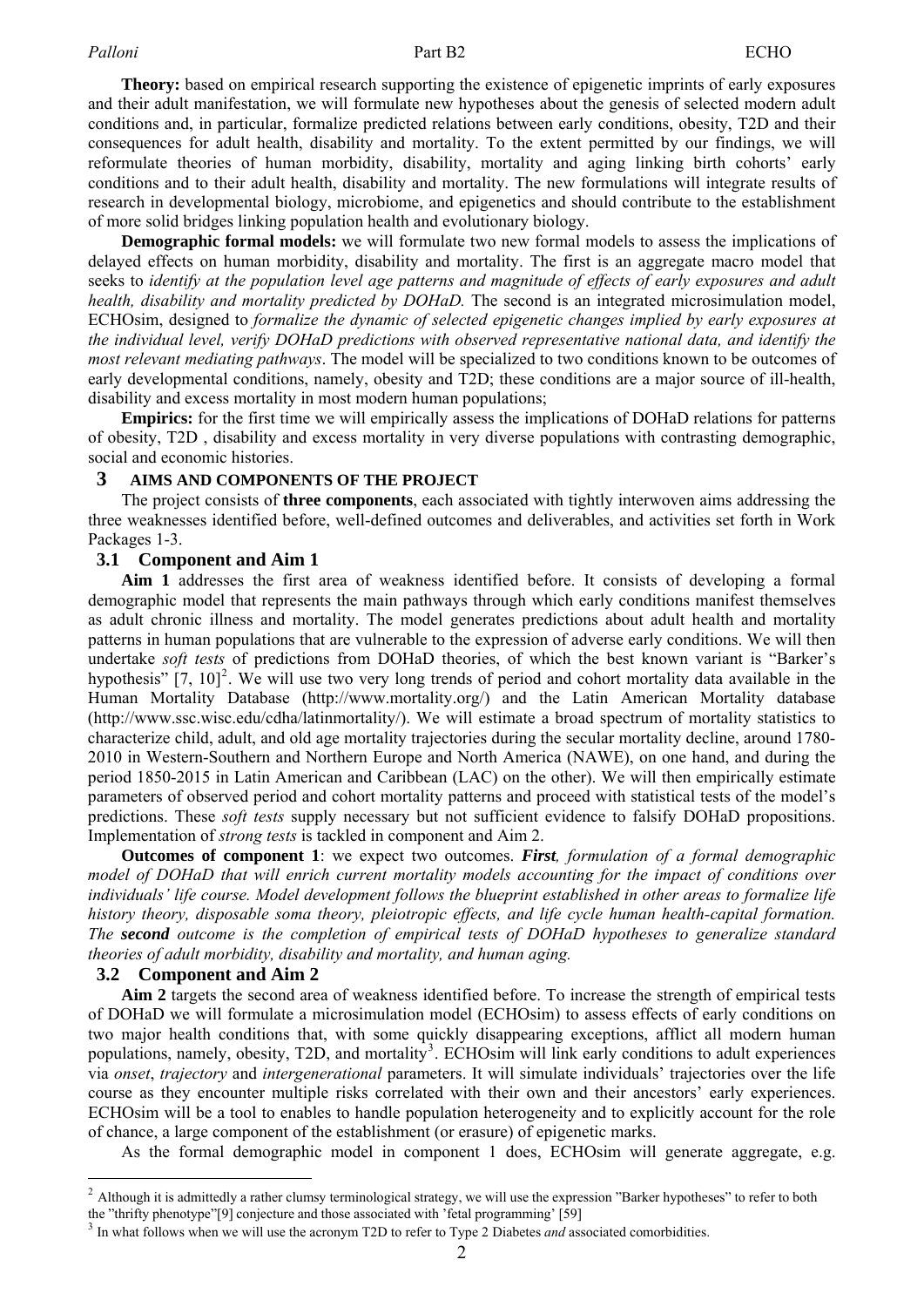population level, outcomes (age specific prevalence of obesity, T2D, etc...). But, unlike the formal demographic model, ECHOsim accounts for the role of epigenetic changes and associated randomness, population heterogeneity and intergenerational relations. ECHOsim emulates mechanisms that connect early conditions and adult delayed effects that are manifested in *aggregate trends* of incidence of obesity, T2D, adult disability and mortality. ECHOsim generates aggregate trends of obesity, T2D, disability and excess mortality. Expected trends from ECHOsim can then be compared with observed trends from national health surveys covering the period 1990-2015. This will constitute the core of the *strong test* of DOHaD.

**Outcomes of component 2**: we expect four outcomes. *First, ECHOsim will trace individual life course influences of different regimes of early conditions on the incidence of obesity, T2D, disability and excess mortality and will include an intergenerational dimension. Second, the first module of ECHOsim will*  describe the nature and effects of early influences and the role played by maternal and grand-maternal *environments. This requires collection of extant information and meta-analysis to retrieve onset parameters that drive the first module. This data collection will result in a new public database with empirical estimates of effects of early conditions retrieved from both human and animal studies. Third the second module of ECHOsim is based on a multistate hazard model that represents the progression of obesity, T2D and sequelae. This constitutes a contribution to population health sciences as the majority of the work in this area relies on simple death processes dependent on highly questionable assumptions. Furthermore,*  estimation of the multistate model will offer a unique opportunity for comparative studies of the dynamics of *obesity and T2D in very diverse populations. Fourth, the model will include a novel intergenerational component to assess the influence of conditions experienced in one generation on those experienced by subsequent generations.* 

### **3.3 Component and Aim 3**

**Aim 3** of the project focuses on the third weakness identified before and consists of computing demographic projections and forecasts of prevalence of obesity, T2D, disability and mortality over the next 50 years. These forecasts will reveal the duration and severity of impacts of early conditions experienced by successive birth cohorts and will be informative for those interested in policy interventions. The forecasts will combine standard multistate demographic projections with aggregate results from ECHOsim and will be based on information from multi-year national health surveys in six countries and in Andalusia (Spain) a region with one of the highest prevalence of obesity and T2D in Western Europe

**Outcomes of component 3** : *the central outcome will be the forecast of obesity and T2D, disability and mortality) 50 years into the future. Because these forecasts are based on past trends in child obesity and assumptions regarding delayed effects of early obesity, they are a natural tool to evaluate hypothetical health interventions that prevent obesity early in life or reduce the burden of diseases at adult ages.*

## **4 CONTRIBUTIONS AND INNOVATIONS**

The value of this project is rooted in its potential contributions to theories of health, mortality and aging in modern human populations, to formal modeling and empirical testing, and to the design of policy interventions to improve future health and disability among older adults.

#### **4.1 Contributions to theory**

The uniqueness of morbidity and mortality experiences of LI and MI countries poses severe challenges to standard theories successfully deployed in the context of classic 'Western' demographic dynamics. Simultaneously, progress in DOHaD offers many insights and findings that can enrich standard theories.

#### **4.1.1 Why is DOHaD relevant for theories of morbidity, mortality and aging?**

Over the last ten years or so there have been important advances in research on human morbidity, mortality, and aging. We argue that these advances could be multiplied several fold by fostering progress in two areas. **First**, there is little if any dialogue between research in population health and mortality, on one hand, and research on DOHaD, on the other. So far the bulk of empirical work on DOHaD has been carried out using animal models or small scale clinical studies. Verification of DOHaD theories in population health sciences is limited as empirical testing with human populations has been confined to the study populations from genealogical records [\[8,](#page-14-0) [28,](#page-15-0) [66\],](#page-16-0) to a handful of small cohorts in highly selected populations from LI countries [\[3,](#page-14-0) [61–63\]](#page-16-0) and, finally, to one comparative study with limited information on adult mortality in LI to MI countries [\[64\].](#page-16-0) The consequence of this is that most advances on the study of morbidity, mortality and aging do not integrate findings from DOHaD at all. **Second**, most if not all recent progress in our understanding of human morbidity, mortality, and aging has been based on highly selected human mortality experiences. There is precious little research on oldest old mortality or on patterns of compression of morbidity and mortality in LI to MI countries. Intense research on a small sample of human mortality experience is possible due to the availability of a harmonized data base on mortality, the HMD. The HMD provides information for understanding past, current and future trends of mortality and longevity [\[68,](#page-17-0) [107\],](#page-18-0) for country-specific and cross-country comparative analyses on older age mortality [\[25,](#page-15-0) [101\],](#page-18-0) for comparing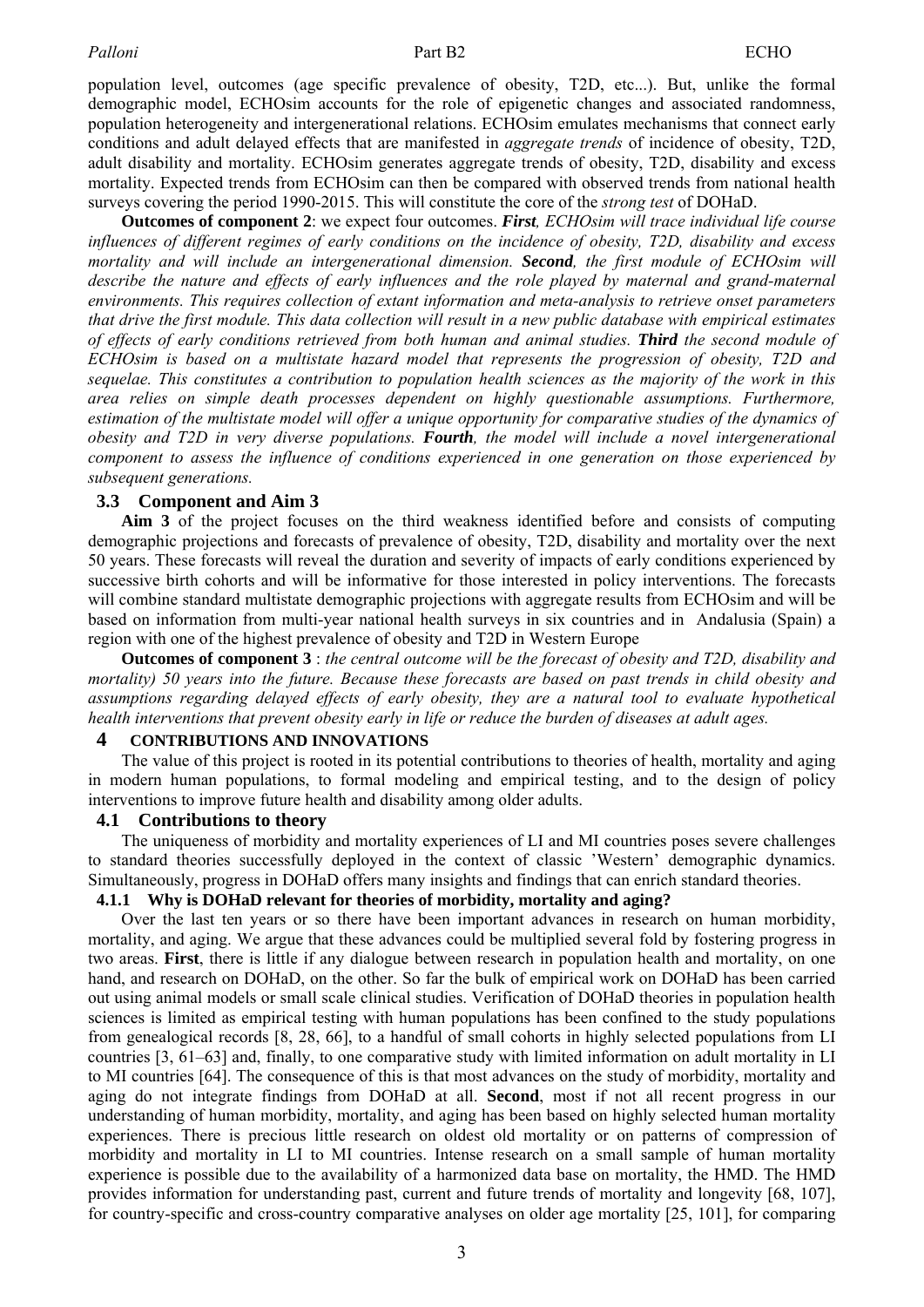population health and mortality across countries [\[25,](#page-15-0) [108\],](#page-18-0) for formulating and testing formal models of mortality [\[105\],](#page-18-0) and for verifying theories about cohort relations, e.g. link between early and late life mortality [\[18,](#page-14-0) [24,](#page-15-0) [32,](#page-15-0) [52,](#page-16-0) [109\].](#page-18-0) For all its virtues, HMD has an important limitation: the majority of countries included in it reflect the post 1800 "Western" experience of Western, Northern, Southern and parts of Eastern Europe and North America (NAWE). If the secular mortality decline in the excluded areas were a lagged expression of the experience already represented in the database, this limitation would only amount to defective coverage, albeit a significant one since more than three quarters of the human population belongs to LI and MI countries. But this is not the case for there are sharp contrasts between these countries' past epidemiological and mortality regimes and those included in HMD. To the extent that these contrasts are significant for the variability of patterns morbidity, disability and mortality that we encounter now or we will encounter in the future, our theories and models should account for them and their consequences. If this is not done, these theories and models will be incomplete, will produce misguided inferences, and support inappropriate interventions.

It has been abundantly documented that LI and MI countries underwent very distinct and unique epidemiological transitions [5, 71, 79, 81, 87, 94]: the timing, the pace and the precipitating factors are quite singular [\[35,](#page-15-0) [36,](#page-15-0) [84,](#page-17-0) [86,](#page-17-0) [87, 38\].](#page-17-0) These unique features prime LI and MI countries to manifest with special force the consequences of adverse early conditions and may influence patterns of conditions (e.g. obesity), chronic illnesses (e.g. T2D and comorbidities) and disability in LI to MI countries [\[38\].](#page-15-0) If so, theories about human patterns of morbidity, mortality and aging will require updating to consider explicitly key elements of DOHaD theories. For all these reasons it is essential that we take seriously the challenge of distinguishing human mortality experiences that are qualitatively different. There is important value-added in the analyses we propose here precisely because the nature of some of the data we will use reflect epidemiological experiences that are peculiar, different and strengthen the role that early conditions play in shaping adult health and mortality. In doing so they also constrain pathways toward future gains in survival at older ages. Thus, the integration we propose in this project will not only fine-tune current theories with advances in DOHaD but will also make possible their extension to a much larger swath of human experiences.

The lesson from this is that to increase the power of theories of human morbidity, disability, mortality and aging we should widen the lens and include as many human experiences as possible. **Comparative analysis is not an option but a must**. An important characteristic of this project is that it is comparative in nature and will fully exploit contrasts between radically different health and epidemiological regimes. Contrasts between LI, MI and HI population experiences will strengthen our inferences about how birth cohorts' early circumstances exert durable influence on their future morbidity, disability and mortality trajectories.

#### **4.1.2 Impact on three study areas in health, mortality and aging**

We have show elsewhere that formalization of DOHaD [\[77\]](#page-17-0) leads to predictions that are at odds with and undermine mainstream interpretations of mortality changes and patterns and cast doubts on hypotheses verification using conventional statistics. These preliminary findings-all of which require confirmationsuggest that integration of DOHaD into theories of morbidity, mortality and aging could have important influences on population health studies. Three areas of studies can be affected.

**Trajectories of human longevity**: Expectations of persistent short to medium increases in life expectancy may be applicable only to the class of mortality decline experienced by Western Europe and North America. We conjecture that populations that underwent very rapid mortality declines initially driven by medical innovations and technology, must contend with strong resistance to continued gains in survival originating in the inflow into older ages of survivors of birth cohorts scarred by adverse early childhood.

An important contingent of researchers identifies evidence suggesting that there are no visible or detectable obstacles toward continued gains in survival at adult ages either. A scenario with continued decline of 1 percent per year in adult mortality rates prevailing since 1960 is not considered a fantasy [\[53,](#page-16-0) [54,](#page-16-0) [96,](#page-18-0) [98,](#page-18-0) [99\]](#page-18-0) (but see also [\[106\]\).](#page-18-0) The standard exclusion to this rule is the complex but somewhat deviant dynamics of mortality in the former Soviet Republics [\[22,](#page-14-0) [92\].](#page-18-0) Importantly, none of the evidence that supports this claim includes mortality from LI and MI countries that constitute more than 86 percent of the earth population.

We conjecture that the expectation of business as usual–short to medium run continued survival gains and increases in life expectancy– may be applicable only to the class of mortality decline experienced by Western Europe and North America. Countries that went through a very rapid mortality decline initially driven by medical innovations and technology must contend with strong resistance originating in the inflow into older ages of survivors of birth cohorts scarred by early childhood experiences. Elsewhere we showed that this mechanism could generate foregone gains in life expectancy at age 60 of about 10 to 15 percent of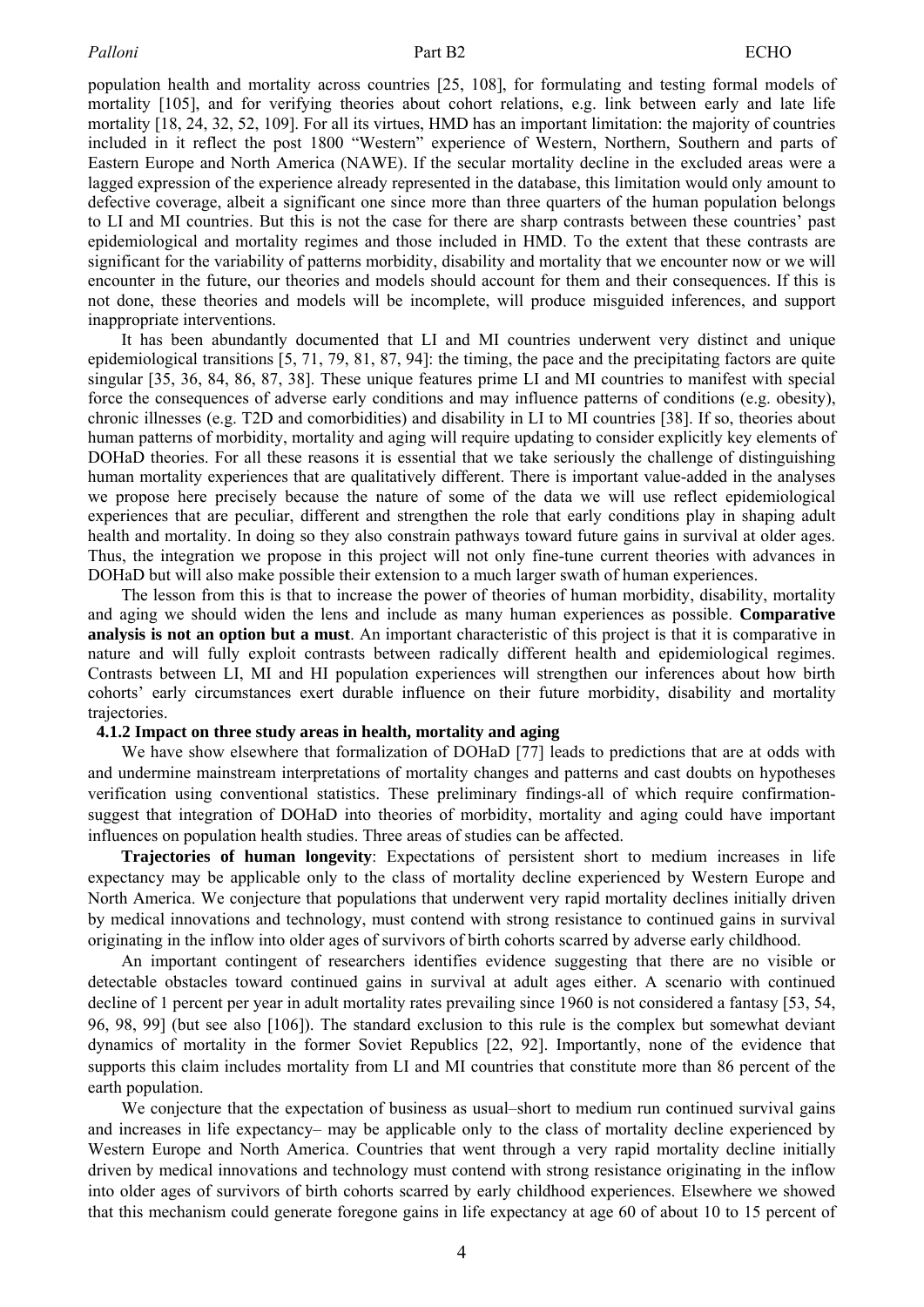current values in LAC [\[83\].](#page-17-0) These estimates are preliminary but, if confirmed, they imply that future mortality declines in these regions will be partially at the mercy of cohort-specific circumstances<sup>[4](#page-4-0)</sup>.

We hasten to emphasize that the potential for stalls and regressions in human gains in survival or of the warped dynamic of patterns of mortality at older ages is unrelated to the length of human lifespan. Lifespan could be infinite and the short and medium run disruptions generated by mortality patterns that are responsive to early conditions would apply all the same.

**Dynamics of senescence and aging**: An important stream of research regarding old age mortality and senescence theorizes about trends of old age mortality deceleration [\[51,](#page-16-0) [99\]](#page-18-0) and shifting age mortality patterns [\[19,](#page-14-0) [50\].](#page-16-0) **First**, it has been predicted that the age-related increase of the rate of mortality risk (rate of aging) should be constant across individuals and over time [\[31,](#page-15-0) [99\].](#page-18-0) This is a controversial issue. Theories and empirical evidence from animal studies suggest that human mortality rates may decelerate at very old ages and even cease to increase altogether [\[34,](#page-15-0) [40,](#page-15-0) 93b, [97,](#page-18-0) [104\]](#page-18-0). Evidence from HMD indicates that in modern life tables the onset of mortality deceleration is being delayed to older ages in recent times [\[17\].](#page-14-0) However, this work is entirely based on the experience of HI countries and very little of it, if any, refers to mortality in other populations. In preliminary work we demonstrate that one (of many) implications of DOHaD hypotheses is that the slope of adult mortality rates and the rate of mortality change at older ages can remain steady, increase or decrease irrespective of background mortality trends [\[73,](#page-17-0) [77\].](#page-17-0) If some of the biological underpinnings of DOHaD theories are correct (including epigenetic pathways), the rate of human aging and other indicators of old age mortality patterns can experience deviant dynamics that strongly depend on mortality conditions experienced in the remote past (see Research Strategy below). **Second**, standard mortality theories predict that declining child mortality in a cohort translate into and reinforce subsequent mortality decline at older ages [\[31,](#page-15-0) [33\].](#page-15-0) There is some, albeit not strong, empirical evidence corroborating this prediction in the case of Swedish mortality history  $[33]$ <sup>[5](#page-4-1)</sup>. Findings based on a simple formalization of DOHaD hypotheses suggest that such inferences may not be applicable at all in LI and MI populations. More importantly, our work casts doubts on the validity of interpretations of standard metrics routinely used to assess the importance cohort determinants. Thus, the within-cohort correlation between mortality rates across distant stages of the life course used to assess the importance of cohort conditions, is misleading under delayed effects [\[73,](#page-17-0) [77\].](#page-17-0)

**Compression/expansion of morbidity, disability and mortality**: The controversy over whether aging among modern humans occurs against a backdrop of expanding or compressing morbidity and mortality has not yet had a convincing resolution [\[39,](#page-15-0) [60\].](#page-16-0) Yet, with some exceptions, the bulk of the evidence for or against key conjectures comes from epidemiological regimes and past mortality history experienced in high income countries. Tellingly, the compression/expansion controversy completely ignores the possibility that delayed effects could play an important role even though the existence of adult delayed effects must necessarily influence the incidence of chronic diseases, disabilities and excess mortality associated with, for example, obesity and T2D, both scourges in most modern human populations and drivers of morbidity and disability expansion at older ages. But T2D not only increases the risk of comorbidities (CVD, strokes, kidney failure) and excess adult mortality but also augments the severity and duration of associated disability. Thus, whether or not morbidity and disability, on one hand, and mortality patterns, on the other, are becoming more (or less) rectangular in shape depends crucially on whether or not (and to what an extent) early conditions regulate the incidence of chronic illnesses and associated disability and excess mortality. Improvements in survival among the chronically ill and the disabled will necessarily increase the fraction of years of life that the elderly spend in chronic illness or disability (expansion) whereas postponing the onset of both chronic illness and disability (shifting the corresponding incidence functions) will do the opposite (compression). Shouldn't it be obvious that theorizing about relevant DOHaD mechanisms must have centrality in the expansion/compression controversy in populations suspected to be influenced by a regime of delayed effects? Shouldn't these considerations also be a part of forecasts of future prevalence of chronic illness, disability and health costs?

**A potentially powerful impact on theory**: Our preliminary formalization of DOHaD leads to predictions that are at odds and undermine a great deal of standard mortality research, cast doubt on routine interpretations of observed phenomena, and invalidate hypotheses testing based on them. If those predictions hold then (a) researchers routinely misinterpret time trends of adult life expectancy; (b)researchers may

 $\overline{a}$ 

<span id="page-4-0"></span><sup>&</sup>lt;sup>4</sup> In addition to this, other cohort factors may become strong determinants of future trends, e.g. the influence of past smoking and changes in early onset of obesity [\[78,](#page-17-0) [80\]](#page-17-0)<br><sup>5</sup> But see [\[6\]](#page-14-0) for another view.

<span id="page-4-1"></span>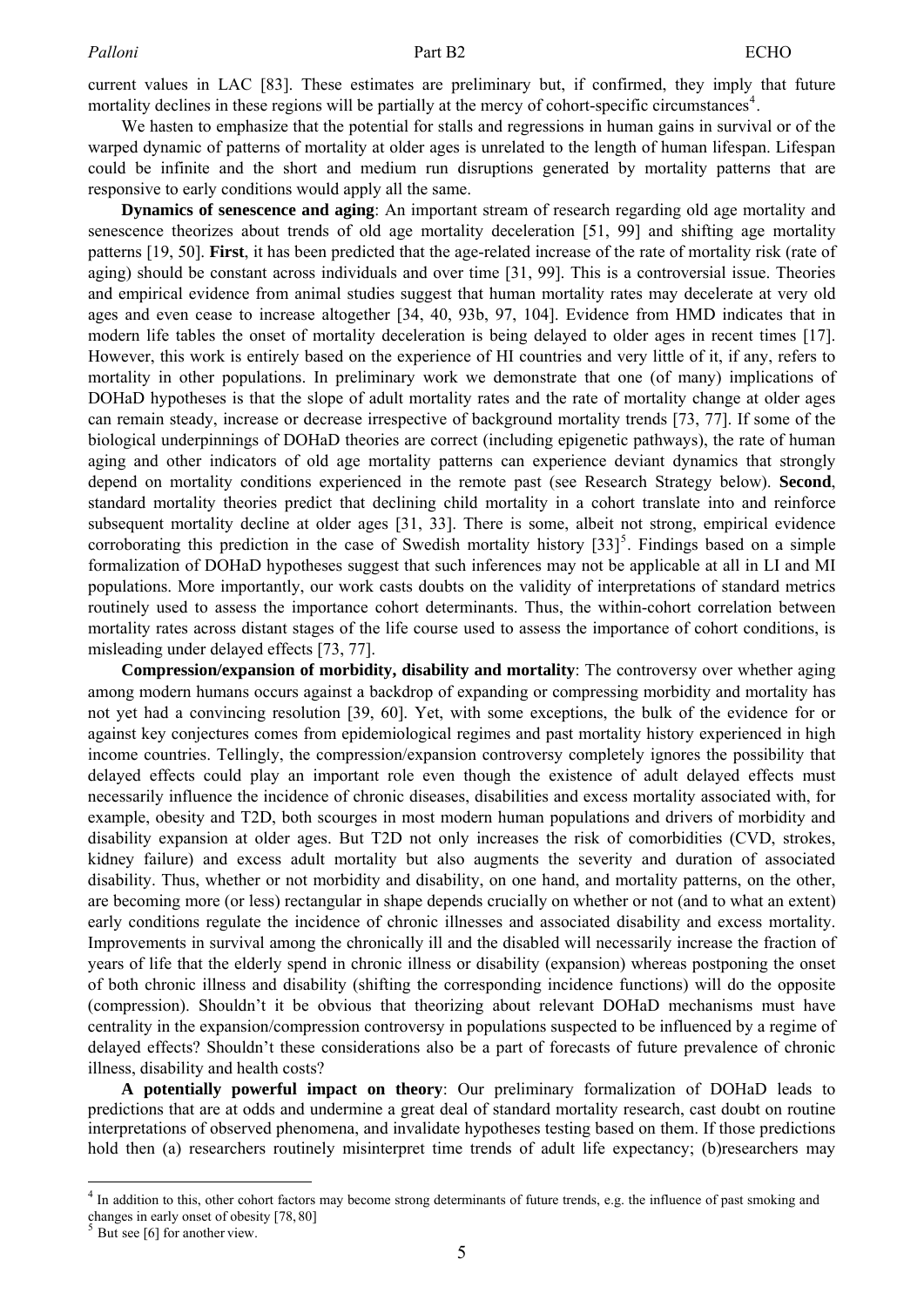misinterpret observed time trends of the rate of senescence since a regime of delayed effects induces trends in the rate of senescence when there is none; (c) commonly observed within cohort correlations of mortality at older and younger ages may be off the mark and misleadingly suggest attenuation of the association when there is none; (d) when delayed effects are strong and sustained, regression estimates of the within cohort adult mortality slope on measure of the cohort's child mortality are misleading and cannot be interpreted [\[18\];](#page-14-0) (e) time trends and comparisons of measures of morbidity and disability compression will be misleading if researchers do not control for the prevalent regime of delayed effects.

#### **4.2. Contributions to and innovations in formal demography and population models**

The demographic formal model and ECHOsim are novel attempts to translate DOHaD hypotheses into testable propositions. The demographic formal model has limited scope whereas ECHOsim is broader. When jointly used they are useful for hypotheses testing and both are contributions to formal demography.

## **4.2.1. Generalized frailty model**

The mathematical model that we will formulate in component 1 generalizes the standard frailty mortality model, incorporates variants of theories relating mortality across the life cycle, including Barker and related DOHaD hypotheses, and leads to testable predictions. To our knowledge ours [\[77\] is](#page-17-0) the first attempt to formalize hypotheses derived from DOHaD (but see [\[27\]\).](#page-15-0) Extant models are suitable to represent relations similar to those implied in DOHaD but are rooted in different theories of adult health and mortality [\[23,](#page-14-0) [102–104\].](#page-18-0) Thus, there are a number of formal models that generalize standard frailty models but have no connection to DOHaD theories [\[100\].](#page-18-0) The model proposed here includes properties similar to those for pleiotropic effects with generalized frailty but is tailored to capture DOHaD main theorems. Interestingly, if used to model time varying frailty[\[1,](#page-14-0) [2\],](#page-14-0) the model is applicable to events other than mortality.

#### **4.2.2. Microsimulation model (ECHOsim)**

In component 2 of the project we will formulate a new microsimulation model to link influences of early conditions to adult experiences. ECHOsim contains three modules and combines three suites of parameters. The first suite, *onset parameters*, is the basis for the first module and consists of estimates of effects of selected early conditions (maternal obesity, gestational diabetes, maternal nutrition, quantity/type of breast- feeding, early child nutrition, early illnesses) on child and adult obesity and metabolic disorders, principally T2D. These parameters will encapsulate information on epigenetic mechanisms that are known to operate. The second suite, *trajectory parameters* is the basis for the ECHOsim's second module and consists of estimates of a multistate model for failure times associated with obesity, T2D, disability and mortality. These parameters control individual transitions from (to) obesity, T2D, disability and mortality. Finally, the third suite, *intergenerational parameters* drives the third module that converts ECHOsim into a tool for assessing the influence of maternal on offspring early experiences. This will be useful to evaluate the impact of adverse conditions in a generation of origin  $F_0$  on subsequent generations  $F_j$ ,  $j > 0$ . This extension provides us with a platform to test conjectures from the Predictive Adaptive Response (PAR) [\[15,](#page-14-0) 46, [48](#page-16-0)] and the phenotypic inertia (PI) [\[56\],](#page-16-0) two variants of DOHaD. To our knowledge no such model has been proposed to emulate effects of early conditions in populations where exposure straddles multiple generations. It is in this sense that component 2 of the project is dedicated to implement *strong* tests of DOHaD conjectures. ECHOsim is a tool to follow lifecourse trajectories of individuals who are (are not) exposed to adverse early conditions and, in particular, to track their experiences of obesity and metabolic disorders (T2D), the two better understood outcomes of adverse early conditions.

## **4.3. Contributions to and innovations in statistical inference using population data**

The three components require statistical applications that have not been previously used in population studies. This include: generalized bootstrap (GB), Bayesian Model Averaging (BMA), and Approximate Bayesian Calculations(ABC). All three components of the project will make extensive use of new approaches to statistical inference to account for uncertainty of population parameters and models.

Testing mortality theories with West European and North American data is relatively unproblematic. While precision issues should not be dismissed [87-89], none of them are known to seriously threat the validity of very general inferences. In contrast, analyses of mortality patterns in LI to MI populations are marred by accuracy problems. Even in a benign scenario it is not rare to have 'undecidable estimates', that is, multiple estimates for a single population parameter (e.g. life expectancy at birth for a country-year) that are equally defensible. With one exception [90] this problem has not been dealt with, as population experts routinely select *a priori* a single estimate to work with (and usually with no convincing justifications). For many of the analyses that will be carried out in this project we can do much better than this. We propose to apply a new procedure that includes multiple estimates of mortality and associated accuracy scores. These scores are then taken into account in conventional statistical estimation (GLS, HLM etc…) to compute estimates of relations of interest with uncertainty. The procedure has already been applied with success to data in LAMBdA [\[72\]](#page-17-0)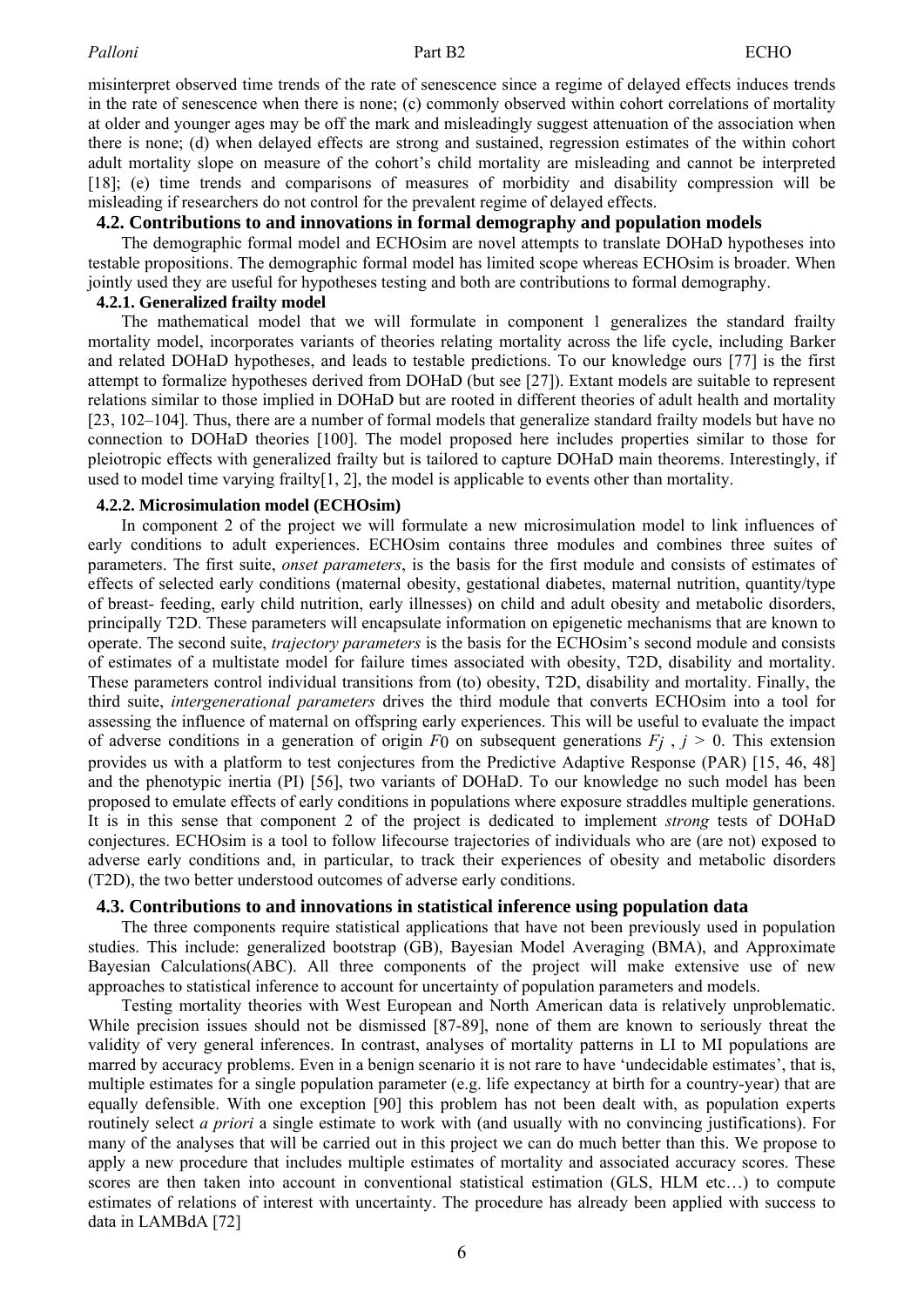The three components of the project rely on estimation of relations between well-defined variables. These relations are formalized using not one but several plausible models. Standard practice is to choose *ex ante* one among the various models and produce inferences accordingly. We will depart from this standard practice by accounting for model uncertainty using two alternative strategies, namely, BMA and GB. Neither has ever been used in standard analysis of mortality and health statistics. We successfully demonstrated the use of GB in an application to the analysis of historical mortality determinants in Latin America [\[72\]](#page-17-0) 

Finally, the empirical testing of ECHOsim involves comparisons between predicted and observed time trends of prevalence of conditions and excess mortality. The simulation model is run multiple times and each time we draw parameters from a prior distribution to compute predicted outcomes. Up until recently the only Bayesian technique available to assess how satisfactory is the fit of predicted and observed outcomes was Markov Chain Montecarlo Method (MCMC). But implementation of MCMC requires the computation of an exact likelihood function and for ECHOsim we will only be able to produce an approximation. This can be handled via ABC, a procedure used quite extensively in biology and evolutionary biology models. To our knowledge this is the first time that ABC will be applied to solve a problem in population health.

#### **4.4 Contributions to forecasts and evaluation of policy interventions**

Component 3 contributes to the assessment of short, medium and long run consequences of alternative regimes of early conditions and adult delayed effects expected by multiple variants of DOHaD. The assessment will be carried out using two different approaches. The first is a standard multistate demographic projection using to compute future prevalence of obesity, T2D disability and mortality. The second approach is new. It will utilize ECHOsim to account for (i) relations between outcomes (obesity and T2D; T2D and comorbidities; T2D, disability and mortality) estimated as part of component II and (ii) multigenerational relations. Unlike the use of standard demographic projections, this strategy explicitly considers the correlation between health outcomes across generations and, in particular, the correlation between maternal and offspring obesity as well as between early child hood obesity and adult obesity. The key application of this approach will be to assess outcomes of alternative interventions strategies geared toward modification of effects of exposures to early conditions, behavioral modifications, and technology.

# **Section b. Methodology**

## **5 RESEARCH STRATEGIES**

In what follows we describe approaches for each of the three components of the project. The narrative contains a description of (a) models and methods, (b) data sources, and (c) data analysis.

#### **5.1 Formal model of DOHaD and testing of predictions (AIM 1 and component 1)**

In this component we will develop a formal demographic model for relations conjectured by DOHaD theories, derive predictions and carry out empirical tests using two large human mortality databases.

### **5.1.1 Models**

 $\overline{a}$ 

The model we propose is member of a class of models developed to understand human senescence and its relation to environmental, genetic, and epigenetic factors [\[29,](#page-15-0) [30\].](#page-15-0) Although these models emerged independently, they are tightly interwoven with theories about the biology of growth and development, life history theory, life cycle investments in soma and reproduction and life cycle models of human capital, all of which pose relations between health status over distant stages of the life cycle. Some explicitly integrate the role of random change (mutations) and environments (epigenetic changes) early in life and their effects on the rate of aging [\[93a,](#page-18-0) [102,](#page-18-0) [103\].](#page-18-0) A central feature of these models is the relation between cohorts' early experiences and their health and mortality impacts at older ages [[11,](#page-14-0) [33\].](#page-15-0) There are multiple variants of these theories and all have distinct, contrasting predictions [\[15,](#page-14-0) [46\].](#page-16-0) 

**Conceptual foundation:** to simplify description we assume that all mechanisms invoked by DOHaD theories have identical delayed effects characterized by organ damage or abnormal immune/metabolic response triggered by adverse early experiences, long latency periods, and delayed illness and mortality manifestations in late adulthood. Effects can be amplified as a consequence of mismatches between embryonic or *in utero* adaptations and subsequent environmental exposures during early life and even response and stimulus is short (less than a generation) and "phenotypic inertia" (PI) if the lag is longer. This is thought to be an adaptation that endows mammals with an evolutionary advantage. However, under rapidly changing environmental conditions, it could backfire and increase lifelong risks of adult chronic illnesses [\[45,](#page-15-0) [56\]](#page-16-0) To abbreviate we use the terms 'Barker frailty' to refer to any of the DOHaD mechanisms referred to above, alone or in combination with others, and 'Barker effect' to refer to delayed effects on adult mortality<sup>[6](#page-6-0)</sup>.

<span id="page-6-0"></span><sup>&</sup>lt;sup>6</sup> We use "Barker" frailty and "Barker effects" as shortcuts to refer to the exposure to early adverse conditions and its adult effects respectively. As is the case with the use of "Barker hypotheses", the shortcut is necessary albeit rather clumsy.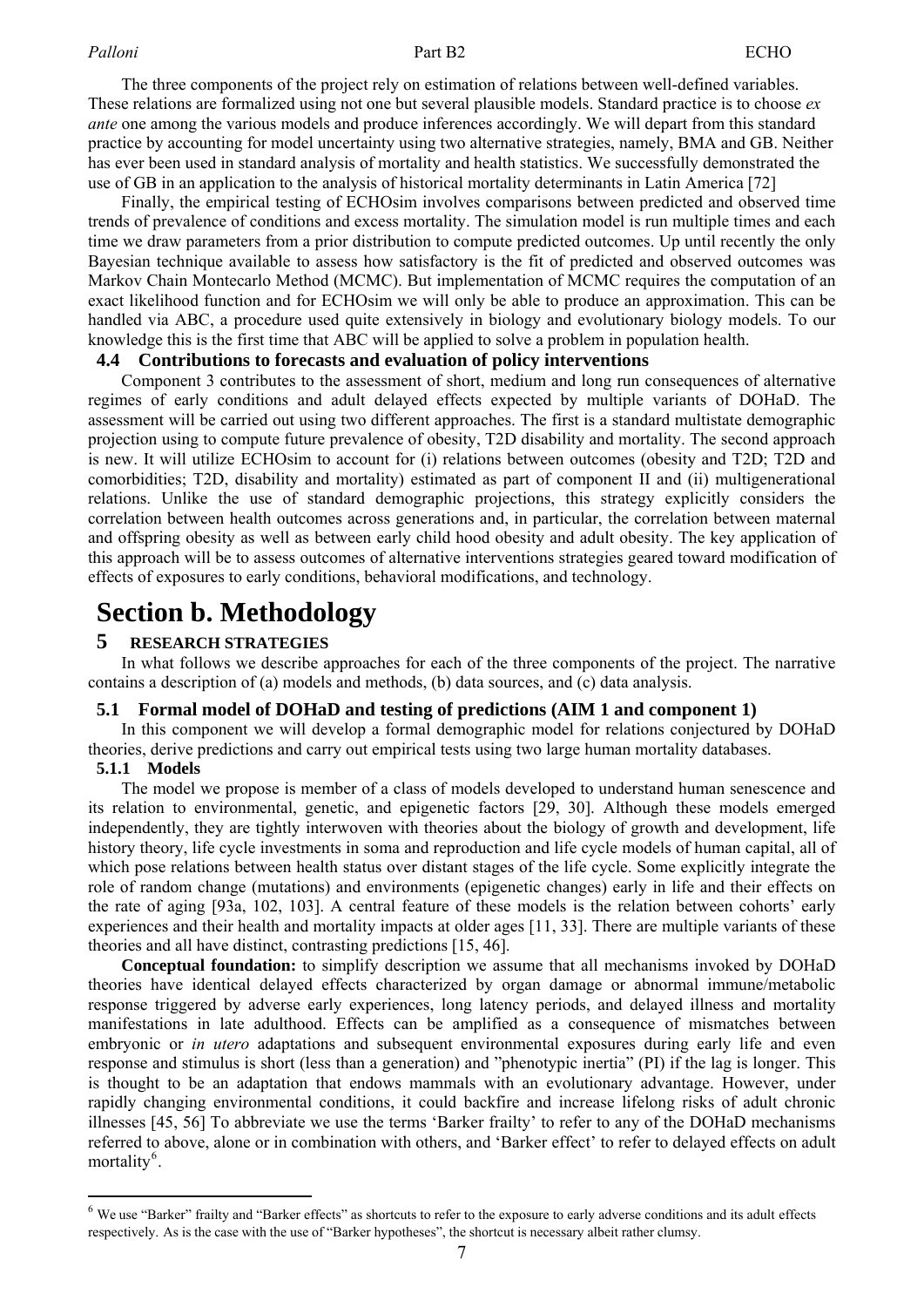**Formal representation**: The formal model we propose is an extension of the standard frailty model in demographic analysis [31, 32]. Adult mortality patterns in populations with Barker frailty are equivalent to adult mortality patterns in populations with a class of time-varying frailty and/or age dependent frailty. The formal model requires the specification of four sets of parameters. The first set controls the patterns of mortality decline of a sequence of birth cohorts. The second set includes regulate the threshold age *Y* –a quantity that is potentially variable depending on the mechanisms producing delayed effects –above which Barker effects are expressed. The third set includes parameters for the distribution of a random trait that represents susceptibility to Barker frailty among members of a birth cohort. The fourth set consists parameters to capture excess mortality risks due to delayed effects. In its current version the model produces five predictions for population with the potential to express delayed effects. We show elsewhere [73, 77] that these predictions *are inconsistent with standard mortality theories.* Further developments of the model will surely uncover additional inconsistencies thus highlighting the need to revamp conventional or standard theories in light of DOHaD hypotheses.

**Extensions and development:** To accommodate differences between the various mechanisms of delayed effects we will introduce modify parameters that regulate (a) the critical age *Y* , (b) the magnitude of the excess adult mortality,  $R$ , and (c) the age pattern of damage accumulation, e.g.  $R$ 's age pattern. Information about *Y* will be retrieved from estimates of the incidence curve of chronic illnesses more strongly associated with adverse early conditions (T2D, CVD, COPD). The cumulative distribution of the age of incidence can then be used to identify key age thresholds beyond which the rate of incidence of the illness begins to accelerate. Estimates of mortality excesses, *R*, will be obtained from panels of adults that follow those who contract the target illness (HRS, ELSA, SHARE-SPAIN, MHAS, CRELES, PREHCO). Survival models will be estimated o ascertain excess mortality attributable to these illnesses. In addition, we will complement these estimates with those drawn directly from the same survey that enable us to compute effects of adverse conditions on excess adult mortality (e.g. without information on chronic illnesses). Finally, to obtain estimates of age patterns of *R* we will proceed with standard estimation of alternative age patterns of excess mortality (total and by target chronic illness) following the hazard version of a twoparameter logit model that enables modification of levels as well as of rotations around a standard [\[20\].](#page-14-0)

#### **5.1.2 Data sources**

We require two types of data. First, the model must be calibrated and tested via numerical simulation. Second, the predictions must tested in log historical series of period and cohort life tables representing both the "Western" mortality decline experience and that of LI and MI countries.

**Numerical simulations**: We use a macrosimulation model for cohort mortality that depends on parameters estimated from empirical data [31, 32]. Estimates of critical ages, *Y* , will be derived from functions fitted to T2D and CVD incidence in national health surveys. Alternative critical ages will be defined using centiles of the estimated distribution functions. Excess mortality rates or Barker effects, *R* will be obtained from survey of elderly with information on experience of adverse early conditions and own morbidity and mortality. Finally, parameters and shape of the distribution of Barker frailty will be retrieved from empirical (joint) distribution of birthweight and length of gestation of recent (last twenty years) births. We use numerical simulations to verify the behavior of mortality patterns implied by the more general model and to calibrate parameters so that the outcomes of the model are approximately consistent with observed patterns of human mortality in LI and MI countries.

**HMD and LAM**d**A**: HMD (website) is well known and highly utilized mortality data base that includes mostly countries of North America and Europe. LAMBdA is a much younger database and contains nearly 500 life tables for 19 countries of the Latin American and Caribbean (LAC) spanning the period 1850-2015. Unlike HMD, LAMBdA's life tables are adjusted for coverage and age misreporting and, particularly for the period 1930, include multiple estimates with associated measures of uncertainty. *The simultaneous utilization of both databases is crucial for testing hypotheses about DOHaD* This is because relations we would expect to observe in LAMBda life tables should NOT be verified in all life tables for HMD populations as the role of delayed effects in them *must* be highly variable: it may be minuscule in some, attenuated in others and comparable to those in LAC in yet others. This expectation leads to a series of strong "placebo" tests that will enable us to identify models and parameters (See illustrations 1 and 2 below).

#### **5.1.3 Data analysis**

Due to space restrictions we can only describe a few examples of data analysis we will pursue to test model predictions. We also identify the key inferential strategies we propose to use.

**Illustration 1**: Consider the following test of the more general hypothesis that Barker effects should be larger in countries whose mortality decline is more a result of reductions in infectious and parasitic diseases than to improvements in standards of living. We first estimate the relation between cohorts' Gompertz slopes and cohorts' child mortality using selected data from NAWE only. We then use the estimated relation to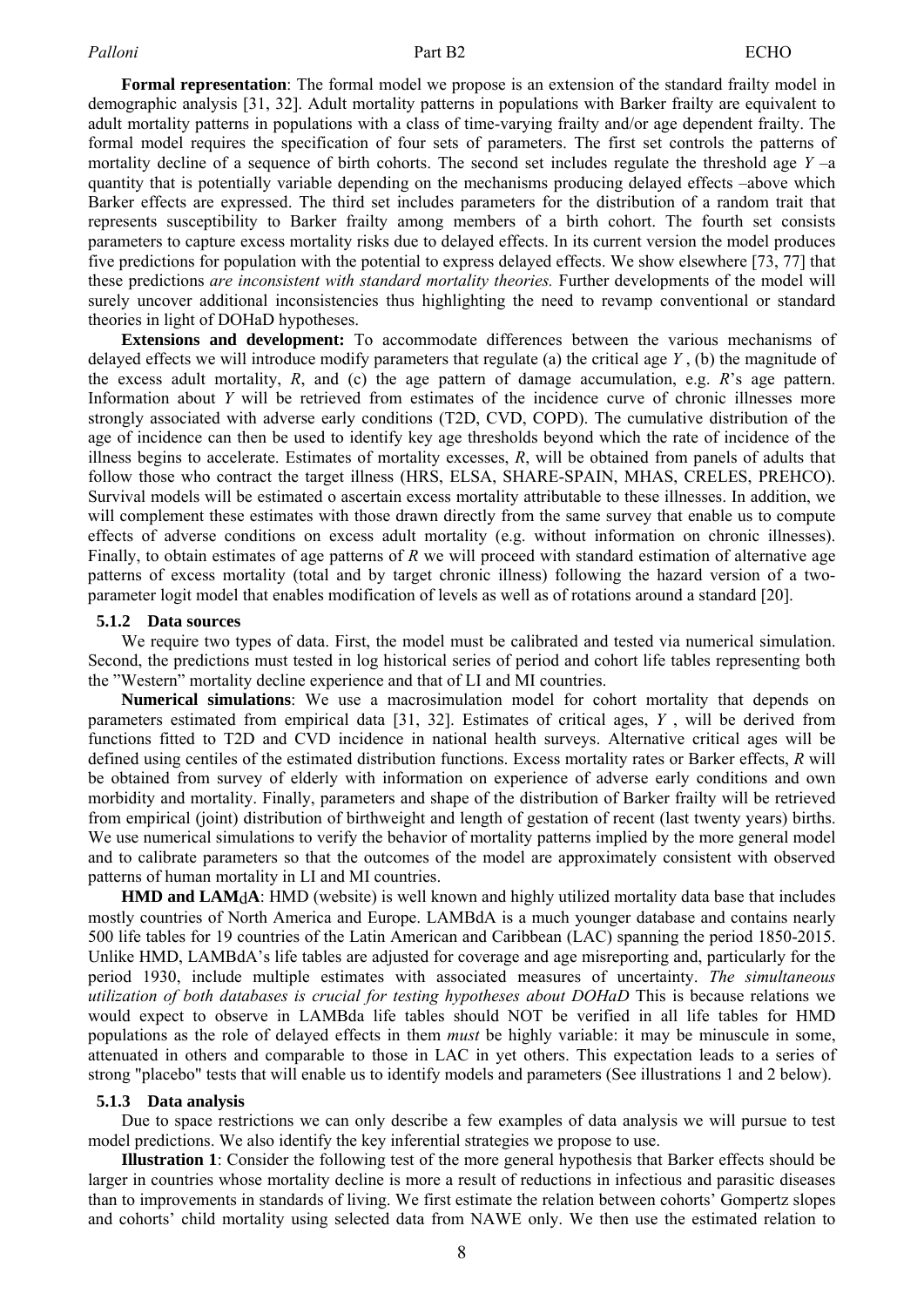predict Gompertz slopes in cohorts of LAC given their known levels of child mortality *if the relation in NAWE applies in LAC*. The model predicts that the expected slopes should be significantly higher than the observed ones. Moreover, we expect that there should be a positive relation between the absolute value of the difference between observed and expected slopes and the fraction of mortality decline due to advances in medical technology to control infectious and parasitic diseases.

**Illustration 2**: Consider estimates of rates of decline of mortality in adult age groups. The first derivatives of these rates should be positive for cohorts born before the onset of mortality decline and should become negative thereafter. One can then compute the contribution to the change in the sign of the derivative associated with two key causes of death: CVD and T2D. If the prediction from DOHaD is correct one will find that the bulk of the change is attributable to these two chronic conditions. In addition, in countries that experienced mortality declines more strongly dominated by advances of medicine to treat and prevent infectious and parasitic diseases we should find that the role played by these two chronic conditions in the shifting curvature of the mortality trajectory is more important than in countries where the mortality decline was a function of improvements in standards of living. In contrast, we should find no relations in the "Western" experienced in countries in HMD.

**Inferential strategies**: The program for hypotheses testing outlined above rests on what we consider two a massive assumptions: that there is no uncertainty in the estimates of mortality and that there is no uncertainty in the models posed to retrieve parameters of interest. We deal with each of this in turn.

*1. Uncertainty of estimates***:** while it may not be a serious concern in the case of some countries in HMD, it should be for a subset of HMD countries, and must be for but a handful of countries included in LAMBdA. With recent exceptions [\[4,](#page-14-0) [41,](#page-15-0) [88–91\]](#page-18-0) the bulk of standard demographic analysis in LI and MI countries assumes that a single parameter estimate is sufficient to engage in general inferences. In most cases, however, there are multiple equally defensible estimates of the same population parameter. Thus, different methods to adjust for completeness of death registration and age misreporting used in LAMBdA depend on plausible assumptions but rarely yield identical values for functions of a life table. To account for this uncertainty we formulate reproducible algorithms to compute 'expected' values of model parameters and associated 'dispersion'. This is done via GB that provides an easy-to-apply and accurate measure of uncertainty of model parameters when these are estimated with indicators subject to measurement uncertainty. [\[26\]](#page-15-0) 

*2. Uncertainty of models*: The strategy above only handles uncertainty in measurement. What about uncertainty of models? For example, what about if the within cohort relation between child mortality and the rate of senescence is non-linear? To handle model uncertainty we propose to combine the bootstrap for uncertain estimates with a "bagging" technique formulated by Efron and others [\[26\].](#page-15-0) When only a single estimate of mortality parameters (slope and child mortality) is available, the bagging technique reduces to a bootstrap performed once for each model to obtain the desired parameter. When, as is our case, one has multiple estimates of the key indicators (mortality estimates) we apply the bagging technique once for each model but drawing bootstrapped mortality estimates with the probabilities defined before. This blended strategy turns out to be a bootstrap of the bootstrap and the final result will be model estimates that account for both measurement and model uncertainty. An illustration of the successful application of this technique is in [\[72\]\].](#page-17-0) An alternative to the above frequentist approach we will pursue is application of BMA [\[37,](#page-15-0) [49\]](#page-16-0) jointly with the bootstrap for mortality estimates. One can choose alternative priors for the models and compute an estimate of the desired parameter that will account only for model uncertainty. Repeating the procedure for each bootstrap will result in an estimate and associated standard errors that account for parameter and model uncertainty. The disadvantage of this approach is the requirement to choose priors for the model instead of scrutinizing the best-fitting one as in GB.

#### **5.2 Development of ECHOsim (AIM 2 and component 2)**

In this component we implement ECHOsim to build health, disability and mortality trajectories of individuals with heterogeneous early and adult experiences and subject to stochastic events or shocks.

#### **5.2.1 Model**

ECHOsim will include three modules: onset, trajectory, and intergenerational. When all three modules are used it will be possible to follow trajectories of individuals and their descendants. When only the first two modules are used ECHOsim will produce trajectories for only one generation (offspring).

**Onset module**: we will select a limited but well-defined set of early experiences that are conjectured to influence the propensity of individuals to develop conditions that dysregulate their metabolism (particularly sugar metabolism) and derail the stress response by interfering with the HPG axis. The outcomes of interest are three: birthweight, child obesity, and nutritional status early (age 0) and late (ages 1-14) childhood and adolescence. The early experiences we will consider are maternal birth weight, maternal obesity before and during pregnancy, and gestational diabetes. The content of the first module will be a set of parameters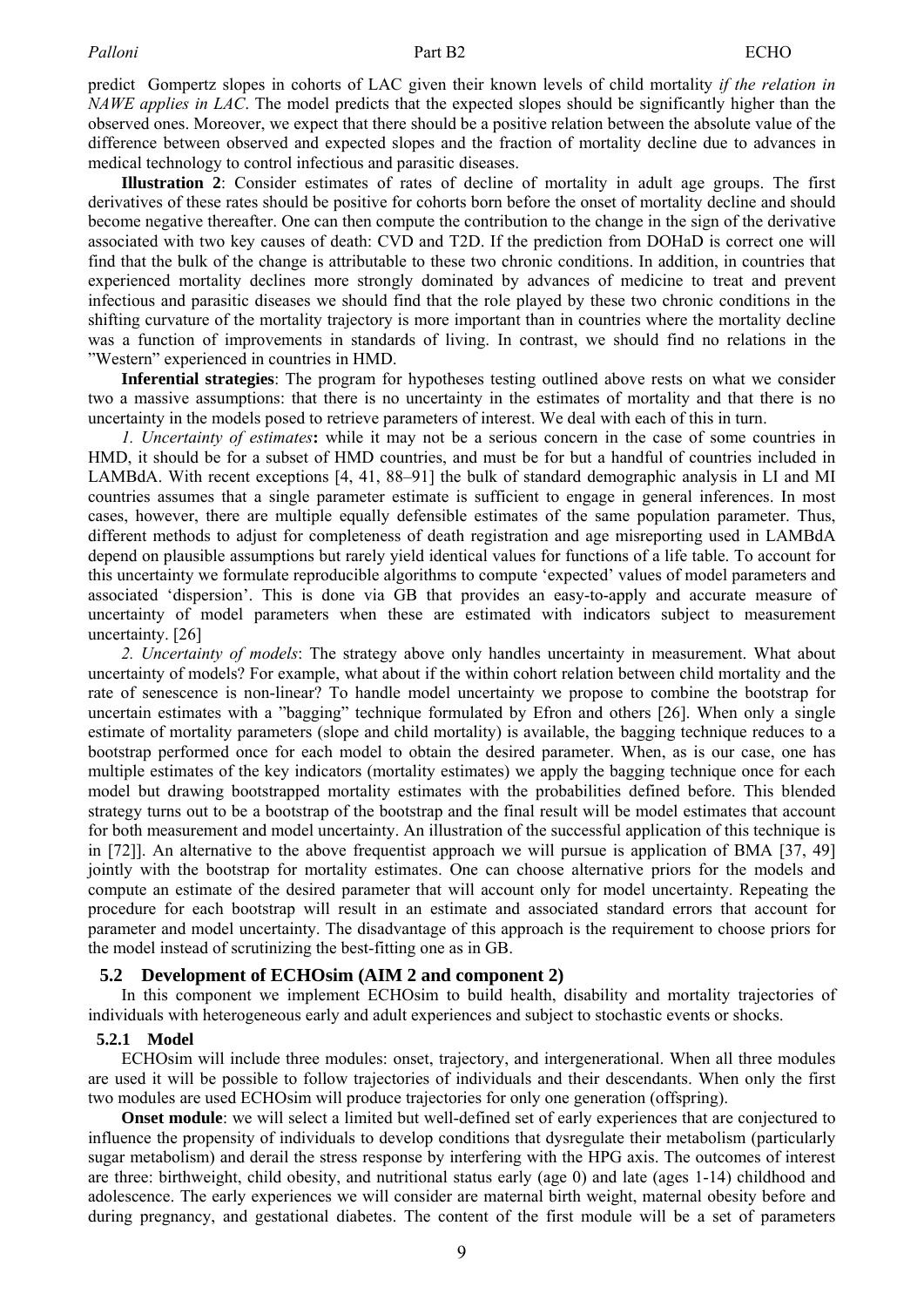identifying the effect that early conditions have on selected outcomes. Some of these estimates will be the result of our own analysis of original sources whereas others will the result of meta-analyses of human and animal studies that provide sufficient information to identify expected values and standard errors. The final result of the first module is to generate estimates of the following structural equation model.

$$
F_k(O_k(x)) = \Gamma_k W_k(x - j_k) + \Sigma_{j=1,r} G_j(O_{j-r})\gamma_r + \zeta_k
$$
 (1)

where  $O_k(x)$  is outcome *k* evaluated at age *x*,  $\Gamma_k$  and  $W_k(x - j)$  are vectors of effects and of lagged covariates (with lags depending on outcome) relevant for outcome *k*, *γr* are lagged effects of previous outcomes  $(j = 1, ..., \xi_k)$  is an error term, and *F* and *G* are functions (logistic, log log etc...). Two remarks are necessary. First, in some of the studies that will be sources of estimates of parameters in the expression above reflect effects via epigenetic pathways. We will distinguish these from estimates that reflect gross (total) effects, irrespective of pathway. Second, he set of independent variables for outcomes assessed in infancy, early childhood and adolescence includes events that perturb initial conditions such as episodes of illnesses, breastfeeding discontinuation, dietary constraints, etc...

**Trajectory module**: this module will be designed to follow individual trajectories across a multistate space. The states will correspond to conditions defining obesity (body mass), T2D and ancillary comorbidities (hypertension, CVD, stroke, kidney and liver disease), disability and mortality. A simplified representation that ignores disability, lumps together conditions other than T2D, and assumes that the remaining dimensions are treated as categorical binary 1/0 variables yields a theoretical space state containing 7 states and a total of 14 relevant transitions. The model can be expressed as a set of structural equations of the following form (to avoid cluttering we omit subscript for individual observations) [\[75\]](#page-17-0) 

$$
\mu_{ij}(t) = \mu_{0ij}(t) \exp(\Pi \mathbf{Z}(t) + v_{ij})
$$
\n(2)

where  $\mu_{ij}$  (*t*) is the instantaneous transition rate from state *i* to state *j*,  $\mu_{0ij}$  (*t*) is a baseline transition rate from *i* to *j*, Π and **Z(t)** are vectors of coefficients and covariates at time *t*, respectively and, *νij* is an unknown error term. The parameters of a system of structural equations of this type can be estimated from longitudinal multipanel surveys (such as HRS and SHARE) and, with suitable constraints on transition parameters and error terms, via ML methods. Once the parameters are estimated we can compute predicted distribution functions associated with each of the relevant waiting times and all statistics for their moments. Thus, for example, we will estimate the average duration spent as T2D patient or the average duration spend in the healthy obese before contracting T2D. When the multistate model includes disability states, we will be able to compute duration "in disability" (of various) types. These are statistics required for assessing healthy life expectancy and identifying expansion (compression) of morbidity and mortality. Moreover, the same distribution functions will be used to simulate the trajectories of a cohort of arbitrary size and composition beginning at some age *Y* 50 and with initial conditions for the joint distributions by body mass and health status. If suitably aggregated these trajectories are the inputs for the computation of cohort-specific time trends (e.g. age trajectories) of prevalence rates (obesity, T2D and other conditions) and mortality. Finally, simulation of multiple birth cohorts will result in prevalence and mortality trends over successive cross sections. Because the original model includes estimates of effects of covariates, it will be possible to implement the simulations by subgroups defined, say, by education, wealth, income, gender, etc... Our target model will be general, will include more than one chronic condition other than T2D and at least two states for disability. Thus, the post-estimation simulation will generate statistics associated with comorbidities (related and unrelated to T2D) as well as disability states. The mulstistate model is a *de facto* complex function that translates individual initial health and body mass conditions at some age *Y* 50 , exogenous characteristics (e.g. education), and recent past health and body mass conditions into a stream of health, disability and mortality outcomes at ages  $x > Y$ . When these individual streams are aggregated across members of multiple hypothetical cohorts we obtain predicted population trends of prevalence of conditions (e.g. obesity, T2D, disability) and mortality rates older ages.

**Intergenerational module:** The intergenerational module will include parameters of relations that connect conditions across generations. Thus, for example, it is believed that conditions that lead to birthweight-constrained female offspring induces, among others via epigenetic mechanisms, the risk of low birthweight infants to those female offspring. In this way the DOHaD response is really spread over generations and a sudden change in ecological conditions may not have as large an impact as if the DOHaD responses had no memory. In addition to maternal birthweight, other conditions such as maternal gestational diabetes and maternal obesity could operate similarly and induce changes during gestational and embryonic development that constrain/modify females risk of producing offspring that 'inherit' these characteristics.

**Putting it all together in a simple illustration:** Because of space restrictions, we will use a highly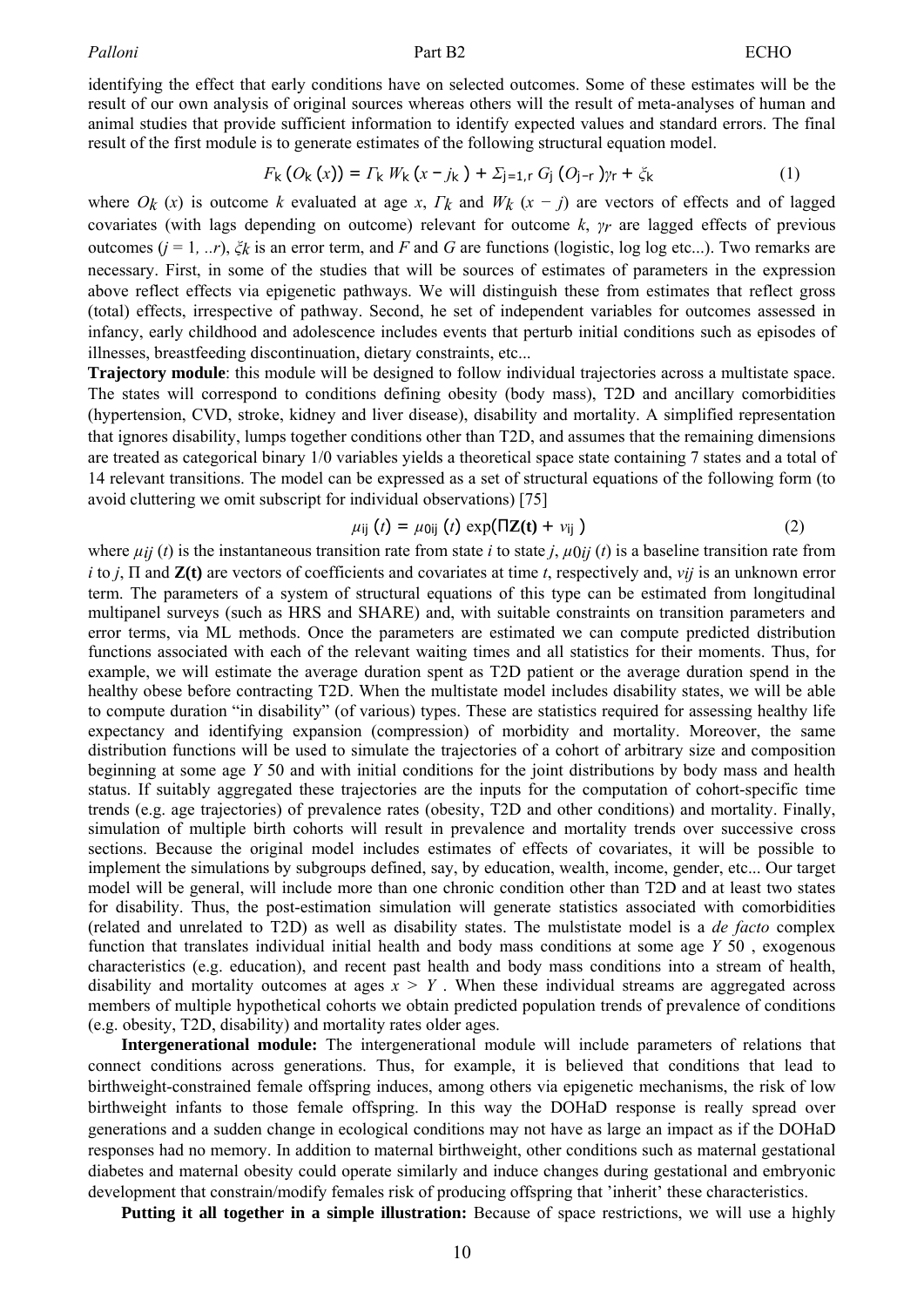stylized illustration. Assume that in the first module we gather information about parameters of the relation between maternal birthweight, maternal gestational diabetes, and maternal obesity, on one hand, and child birth weight and child obesity before attaining age  $10<sup>7</sup>$  $10<sup>7</sup>$  $10<sup>7</sup>$ . An additional input parameter from the first module is the correlation between obesity in childhood and obesity at adult ages conditional on selected individual traits. Starting with a population of mothers with an arbitrary composition by maternal birthweight, gestational diabetes and maternal obesity (and possibly other individual characteristics) these parameters can be used to compute the expected distribution of offspring by body mass at some arbitrary adult age, say *Y* . This information is then channeled to the second module to estimate individual trajectories after age *Y* across the obesity-T2D-disability state space thus generating aggregate trends of incidence and prevalence of selected health and disability conditions. Armed with this information it is then possible to answer questions of the following sort: (i) are the impacts of early conditions (reflected in the effects of maternal birth weight, gestational diabetes and maternal obesity) strong enough to influence the degree of morbidity-disabilitymortality compression in the offspring generation at older ages? (ii) what would these impacts be under scenarios with different composition of the maternal population of origin?, (iii) by how much could adult healthy life expectancy during adulthood be increased if health interventions could decouple early childhood and adult obesity? This strategy, however, only accounts for events occurring to the offspring generation. The final step in ECHOsim involves the inclusion of the intergenerational dimension and the third module. To accommodate a mechanism of intergenerational transmission we must introduce (at a minimum) an agespecific pattern of fertility which may or not depend on the obesity status of the females. The application of the fertility functions generates the offspring generation among mothers by initial conditions (of obesity, gestational diabetes and maternal birth- weight). Once the distribution of number of offspring by maternal composition is identified, computations return to the first module to estimate the distribution of offspring by age *Y* and then to the second module to trace their subsequent trajectories in the obesity-morbidity-disabilitymortality state space.

#### **5.2.2 Data sources**

ECHOsim's modules draws from data sources described below

**Onset module**: Two data sources will support this module. First, original and publicly available data collected on human populations with information on life stages of birth cohorts. Examples are the following studies: CEBU, INCAP, MATLAB in LI and MI countries and cohort studies in Sweden, Finland, Holland and Russia. Second, we will collect and organize published studies that focus on a subset of parameters of interest in the first module. These will include studies with human populations (small samples, clinical studies) as well as animal studies with rich information on conditions to which multiple generations are exposed.

**Trajectory module**: This module will depend closely on two sets of data sources. The first are the multi-wave panel studies of adults belonging to the family of HRS-type panels including HRS(USA), ELSA(UK), SHARE(Spain), MHAS(Mexico), CRELES(Costa Rica), PREHCO(Puerto Rico)<sup>[8](#page-10-1)</sup>.

Only the last two of these are limited by a number of panel less than 4.All others include more than 4 follow-up panels. In all cases these sources provide sufficient information to estimate discrete multistate hazard models of the type described above. The second set of data is the National Health Surveys in USA, UK, Spain, Mexico, Costa Rica and Puerto Rico. These are repeated cross sections starting in 1985 and carried out, on average, every two years. In addition to basic demographic characteristics and individual behaviors (smoking, diet, exercise) these surveys include information on body mass, current chronic illnesses and disability. Because they are cross sections (except for a limited panel in the US) these sources enable us to compute age-gender specific prevalence are not suitable to estimate incidence (unless some assumptions are made). An important addition to the above data sources is the set of Andalusia Health Surveys that will be included to analyze in more depth time trends and factors associated with obesity, T2D, and disability in this region that experiences one of the highest rates of obesity and T2D in Western Europe. **Intergenerational module**: The data sources on which this module relies include the same longitudinal studies identified above, particularly CEBU, INCAP and MATLAB, animal studies with information on multiple generations and ancillary longitudinal studies with information on the correlation between conditions experienced in early childhood and adulthood. For example, the correlation between adolescent and adult obesity can be obtained from British cohorts studies (1947, 1957, 1970) and from the US AddHealth study.

## **5.2.3 Data analyses**

 $\overline{a}$ 

<span id="page-10-0"></span> $7$  For simplicity we ignore the role of childhood infections, breastfeeding and childhood nutrition.

<span id="page-10-1"></span><sup>&</sup>lt;sup>8</sup> In addition to Spain we may include if needed for comparative purposes, all or a subset of the other SHARE studies.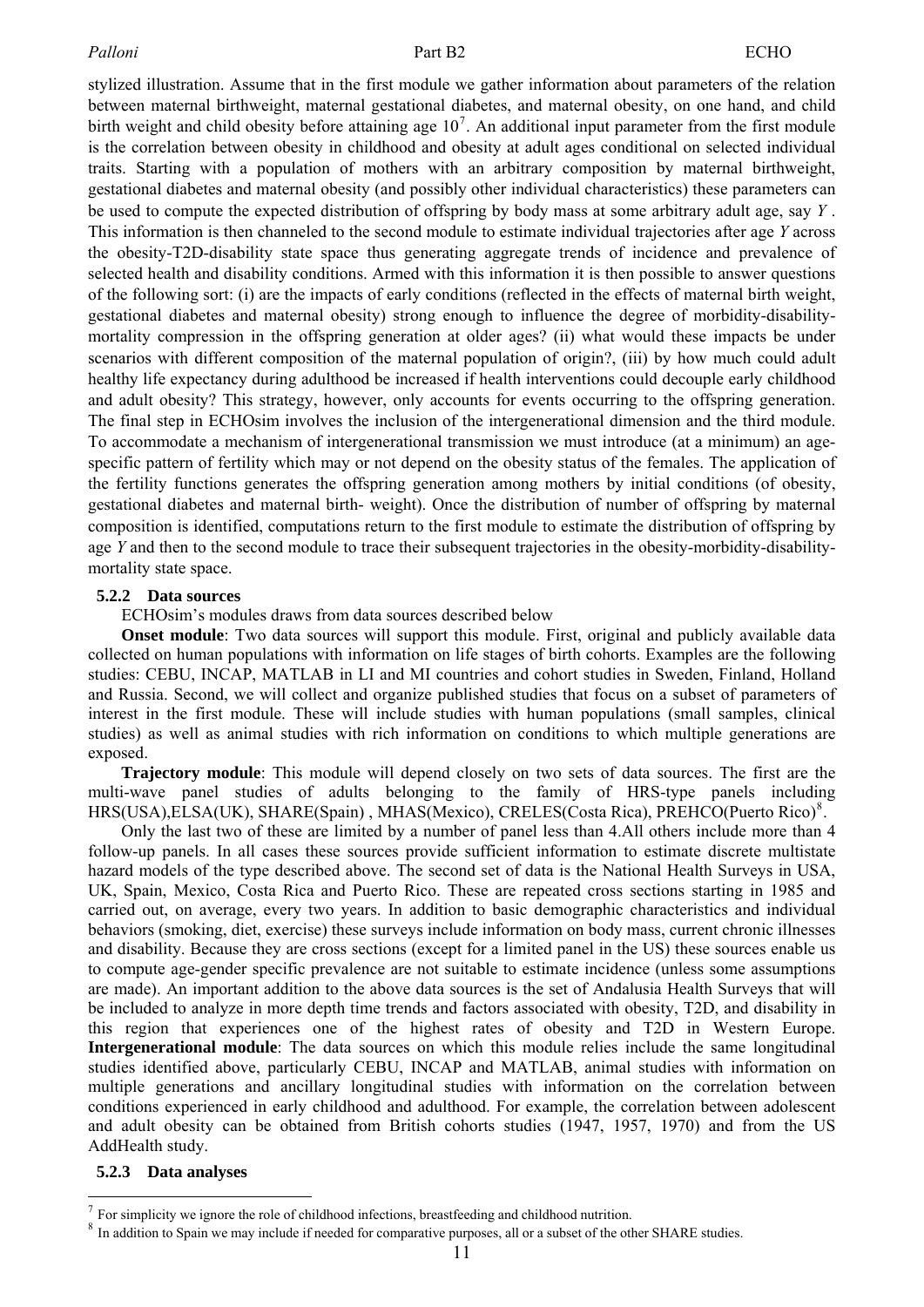The bulk of analyses in the first module consists of standard meta-analysis of published studies and, in addition, conventional statistical empirical estimation via discrete models of extant data sources. The second module is data-analysis intensive. It requires three different analytical strategies.

**Multistate hazard model with GB and BMA**: Streamlined multistate hazard model can be estimated via standard ML procedures. There are a number of software packages to do so (R-built packages; Continuous Time Models (CTM); dedicated "Stata-DO" files created written by Palloni). However, our goal is to include measurement and model uncertainty. **First**, as proposed in component 1 we will use GB to handle uncertainty in the measurement of the key parameters computed via ECHOsim onset parameters The meta-analysis will produce a range of estimates that can be utilized (in lieu of an *ex ante* chosen estimate) to fully account for estimates' uncertainty. **Second**, BMA will be deployed to estimate parameters when two or more alternative multistate model specifications need to be considered. This will be done via BUGS and/or STATE STAN. Both GB and ABM will dedicated to estimation based *only* on the multi-panel data on adults as tools to select optimal parameters given the observed longitudinal observations.

**Approximate Bayesian computation:** ECHOsim will be only as useful as is its power of replication of observed data. Thus, a key component of our project is to employ novel tools to establish consistency between ECHOsim and observations. To simplify description we assume we are only interested in replicating trends of T2D. The observables, *Y*0 are retrieved from the National Surveys of Health and could correspond, for example, to T2D age -specific prevalence rates for the total population (or for relevant subgroups). The predicted values *Yp* are generated by ECHOsim when a given set of parameters Θ are specified. The predicted values correspond to the distribution of *Y* given the complete model (all three modules) and the input parameters,  $Y_p \sim p(Y | \Theta^*)$ . Because of the complexity of the model, the exact likelihood function is unknown and traditional MCMC methods cannot be obtained to generate posterior distributions of parameters. A solution to this consists of drawing the parameters from a prior distribution, use these in ECHOsim to generate outcomes,  $Y_p$ . In the next stage we construct measures of "distance" to compare observed and predicted values of the age-specific T2D prevalence rates. We then select the parameters produce the best fit and use these to construct the posterior distribution. The complication in our case is that ECHOsim produces multiple outcomes of interest (including prevalence and incidence rates of various health and disability conditions as well as mortality). It is possible that while a set of parameters does well for, for example, predictions of disability, it may be inferior when it comes to predicting T2D. This inconsistency is by itself an important indicator that the model requires fine-tuning (for example by specifying additional transitions or states) [\[16\].](#page-14-0)

#### **5.3. Forecasts and policy evaluation (AIM 3 and component 3)**

The aim of component 3 is to produce demographic projections and forecasts of future trends of obesity and T2D, disability, and excess mortality associated with obesity and T2D. The ultimate purpose is to develop a toolkit that enables users to assess the impact of hypothetical interventions at any point in the trajectories that produce outcomes of interest, e.g. at any point in the life course of individuals. We will use two strategies:

**Traditional multistate demographic projection**: The simplest tool is a traditional demographic projection based on the results from the multistate model. Once its parameters are estimated we can construct a simplified state space that includes only a few outcomes of interest, for example, body mass and T2D (ignoring disability). We can then use the predicted transition rates to project into the future a population with a known composition by body mass and T2D. This classic demographic projection can be made as complex as one wishes to. For example, we could add multiple disability states or comorbidities associated with T2D. In addition, it is possible to add components to account for uncertainty in the forecasts in the same was as is being done currently by the United Nation with conventional population projections. The value of this tool is rooted in its simplicity and the familiarity researchers may have with its rationale since it is a simple extension of the well-known two state demographic projections into a multistate space.

**Unconventional use of ECHOSIM**: A more sophisticated type of forecast can be implemented by using ECHOsim to produce individual trajectories into the future from a population with an arbitrary initial composition by conditions. These trajectories can then be aggregated and converted into distributions of population in various states of interest just as the conventional demographic projection does. There are two important differences to note however. **First** the ECHOsim projection is subject to well-defined sources of uncertainty reflected in the standard errors of the estimated parameters that drive the multistate model. Using bootstrapped projections (by drawing from the estimated distribution of each parameter) will naturally lead to stochastic levels of uncertainty of the forecasts. **Second**, ECHOsim can be designed to produce forecasts under a very broad variety of stochastic scenarios, something that it is not possible with demographic projections that can produce outcomes only by altering a handful of dimensions at a time.

An important feature component 3 is that it opens up the possibility of performing complex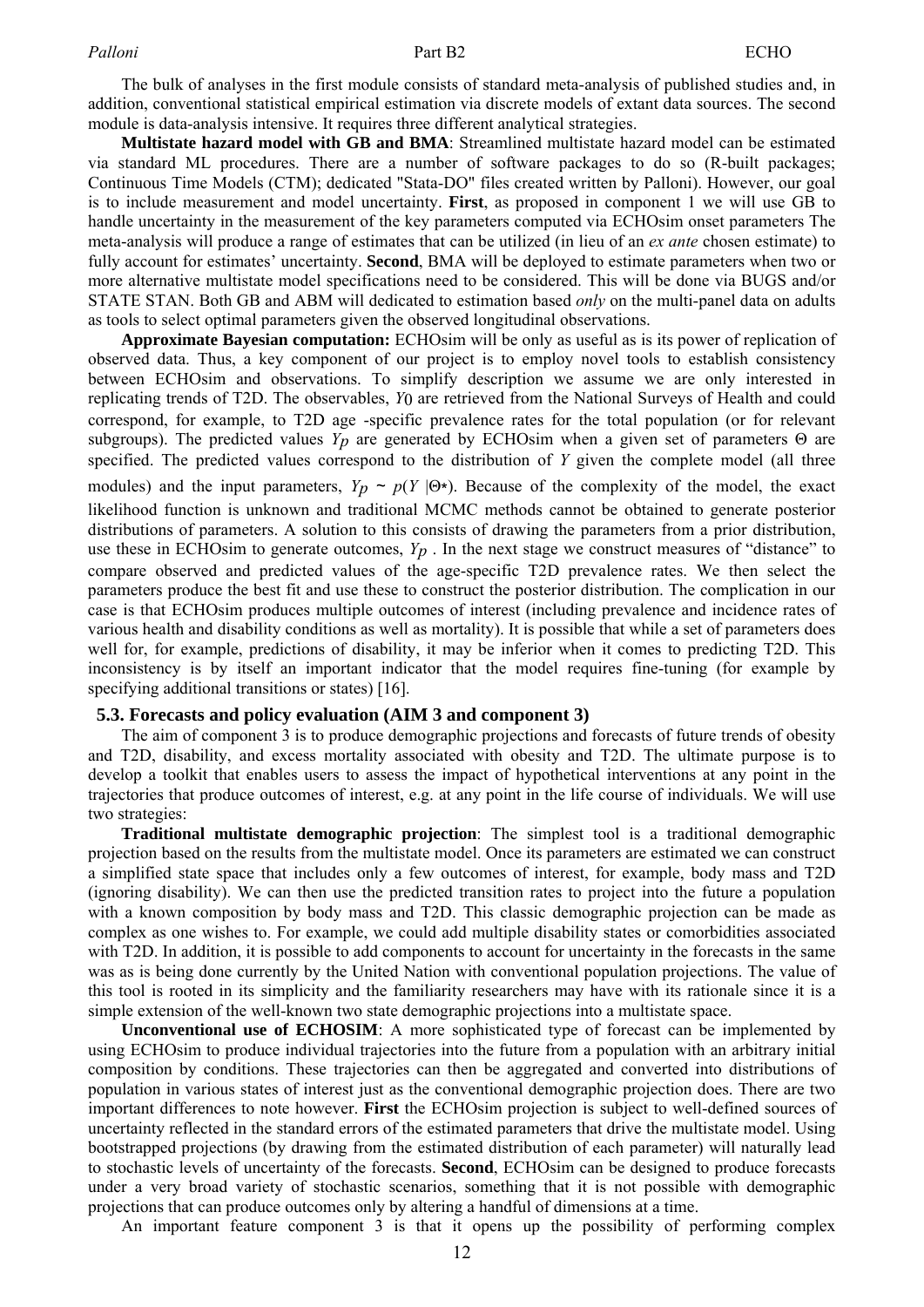#### Palloni **Part B2** ECHO

computations about health costs. Indeed, the main outcome of ECHOsim, for example, will be a distribution of the population by individual characteristics and by health and disability states. One can then pair this complex outcome with information on the direct and indirect economic costs of occupancy in states (illness with a well defined chronic diseases and under a medical for a known duration or disabled with a particular type of disability after some age). The success of this component will secure a rather unexpected outcome, namely, the ability to determine the health costs of DOHaD implications for human health, disability, aging and mortality.

## **6 RESEARCH TEAM**

**The research team** will be composed of the PI, one post-doc researcher, one doctoral student, and two applied scientists (a statistician/computer programmer, and an epigeneticist/developmental biologist). This team will be supported by Dr. Diego Ramiro Fariñas, who is the Head of the Department of Population from IEGD-CCHS (CSIC), the host institution of this project. In addition, we will select a cadre of six to eight national and international experts who will work with the research team and will spend four weeks per year each in residence. The expertise of external advisors in residence in each year will be harmonized with the main task for that year. We propose the following external advisors: Ken Wachter (Statistics/Demography), James Vaupel (Demography); Chris Kuzawa (Anthropology/Ev. Biology), Thom McDade (Biological Anthropology), Shripad Tuljapurkar (Mathematical Demography), Federico Rey (Microbiology); John Denu (Epigenetics), Caleb Finch (Biology). We will organize a **yearly workshop** dedicated to (a) review accomplishments of previous years and plan activities for subsequent years, (b) presentation and discussion of relevant work by prominent researchers in the field. Participants will include (a) members of the research team, (b) in-residence visiting scholars, (c) invited scientists (local and international) and (d) members of national and international health institutions.

## **7 IMPLEMENTATION**

The project is designed in components and each one of them is associated with a work package (WP). The packages identify precisely the following: main research tasks in the component; lead and support teams; deliverables, and risks. The WP are described below.

| Work Package N°           |                                                                                                                                                                                                                                                    | Months 1-24 |
|---------------------------|----------------------------------------------------------------------------------------------------------------------------------------------------------------------------------------------------------------------------------------------------|-------------|
| <b>Work Package Title</b> | <b>Component 1: Demographic Formal Model</b>                                                                                                                                                                                                       |             |
| <b>Leads</b>              | PI and post-doctoral researcher                                                                                                                                                                                                                    |             |
| <b>Support</b>            | Statistician/computer programmer, epigeneticist/developmental biologist                                                                                                                                                                            |             |
|                           | and doctoral student                                                                                                                                                                                                                               |             |
| <b>Objectives</b>         | Development of formal demographic model; parameterization of key<br>dimensions (frailty of onset, critical ages, chronic illness involved; patterns<br>of excess morbidity and mortality); empirical testing using HMD and<br>LAMBdA; projections. |             |
| <b>Deliverables</b>       | Working (calibrated/tested) formal model. Empirical tests                                                                                                                                                                                          |             |
| <b>Risks</b>              | Moderate; limited power of model to include all relevant factors. To<br>mitigate we will rely on results from ECHOsim and reformulate the<br>demographic model accordingly                                                                         |             |

| <b>Work Package N°</b>    | 2                                                                                                                                                                                                                                                                                                                          | Months 6-48 |
|---------------------------|----------------------------------------------------------------------------------------------------------------------------------------------------------------------------------------------------------------------------------------------------------------------------------------------------------------------------|-------------|
| <b>Work Package Title</b> | <b>Component 2: ECHOsim and multistate hazard model</b>                                                                                                                                                                                                                                                                    |             |
| <b>Leads</b>              | PI and post-doctoral researcher                                                                                                                                                                                                                                                                                            |             |
| <b>Support</b>            | Statistician/computer programmer, epigeneticist/developmental biologist<br>and doctoral student                                                                                                                                                                                                                            |             |
| <b>Objectives</b>         | Meta-analyses to retrieve onset and interg. Parameters; estimation of<br>multistate model (trajectory parameters); formulation/testing of ECHOsim;<br>production of stochastic forecasts and multistate demographic projections;<br>comparative analyses of multistate parameters; ABC analyses of stochastic<br>forecasts |             |
| <b>Deliverables</b>       | Large data base from meta-analyses; multistate model parameter estimates;<br>working (calibrated/tested) model; empirical testing of DOHaD hypotheses;<br>comparative analysis                                                                                                                                             |             |
| <b>Risks</b>              | High: precision of onset parameters may be low relative to trajectory<br>parameters due to uncertainty about epigenetic effects. To mitigate and to<br>the extent permitted by results we retrieve in meta-analysis we pull<br>estimates of epigenetic and other effects                                                   |             |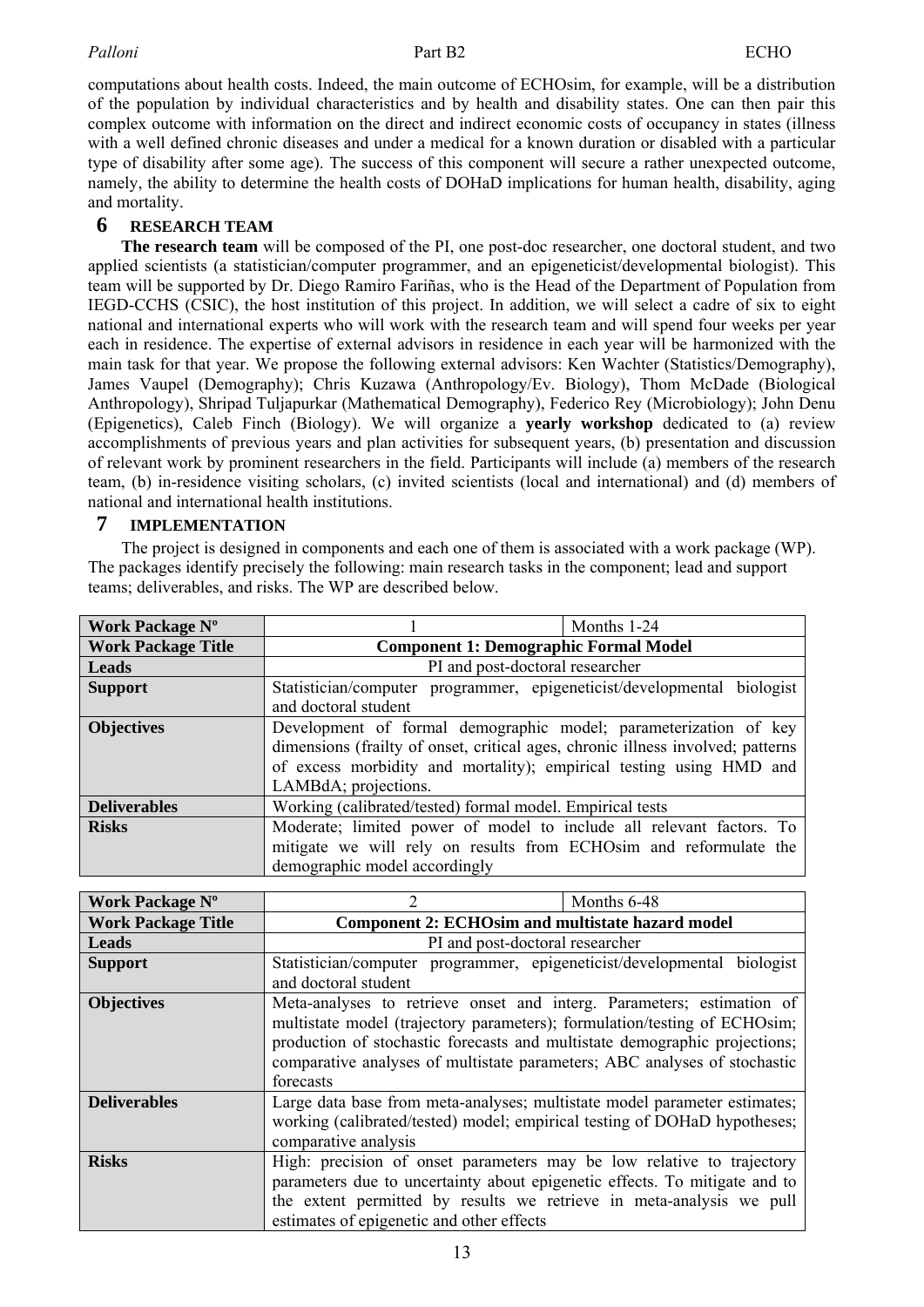| Work Package N°           |                                                                            | Months $36-60$ |
|---------------------------|----------------------------------------------------------------------------|----------------|
| <b>Work Package Title</b> | Component 3: Forecasts, projections, assessments of interventions          |                |
| Leads                     | PI and post-doctoral researcher                                            |                |
| <b>Support</b>            | Statistician/computer programmer, epigeneticist/developmental biologist    |                |
|                           | and doctoral student                                                       |                |
| <b>Objectives</b>         | Produce 50-year forecasts of obesity, T2D, disability and mortality        |                |
| <b>Deliverables</b>       | Easy to use tools to assess effects of health interventions                |                |
| <b>Risks</b>              | Moderate to high: uncertainty of forecasts may be large due to uncertainty |                |
|                           | of onset parameters. To mitigate we can reduce parameter space thereby     |                |
|                           | losing precision by possibly reducing mean squared errors.                 |                |

## **8 DISSEMINATION AND SYNERGIES WITH EC FUNDED PROJECT**

**Dissemination I:** The main venue for the assessment of each year findings and planning of subsequent years activities will be the **yearly workshop** to be held in CSIC headquarters. The workshop will be the main locus for the production of summaries of findings, results, and policy implications. These will be disseminated via traditional academic channels, global and local institutional venues, disseminated via traditional academic channels and institutions, including *CSIC* (hosting institution), the *Spanish National Institute of Statistics (INE)* and the *Andalusian Institute of Statistics and Cartography (IECA),* the two other Spanish institutions that sponsor this project (see letters of support), and specialized public media. Traditional academic channels include seminars and professional meetings in Spain, international seminars and professional meetings, technical reports, and professional journals. We will assign priority to professional meetings in the areas of population health studies, formal demography and statistics, epidemiology, developmental biology, epigenetics, and evolutionary biology. This project is of interest to large scale institutions such as the United Nations, UNFPA, UNICEF and the World Health Organization (including the Pan American Health Organization) and we will ensure that summaries of findings, results and policy implications are disseminated via official channels to these organizations. Finally, we will seek to promote our work through dedicated and specialized public media. The most cost-effective way to do this is to plan a yearly public press release coinciding with the workshop, as well as social media and a website.

**Dissemination II: Synergies with EC funded project:** LONGPOP is a Marie Skłodowska-Curie Innovative Training Network conducted by IEGD to support a network of population experts that utilize longitudinal databases for demographic analysis. Our project will contribute to this network by offering a yearly workshop on the nature of longitudinal data sets needed for testing of DOHaD hypotheses. The workshop will include training on basic genetics and epigenetics, developmental biology and on mathematical models and statistical estimation advanced in our project. This will promote the use of extant or the design of new data sets targeting the testing of DOHaD hypotheses in a large community of population experts.

## **9 Steering committee**

To secure timely input from experts, we propose a Steering Committee including the same six to eight external advisors who will participate in the planning and organization of activities. The Steering Committee will meet once a year immediately before or after the yearly workshop.

# **Section c. Resources (including project costs)**

## **JUSTIFICATION OF BUDGET AND TIME COMMITMENT**

**Principal investigator:** Over the 5 year duration the PI plans to spend an average of 100 percent of his total working time on the project. The PI will be involved in all three components and will spearhead the planning and execution of the study. He will be in charge of coordinating the research team, establish professional links to other research teams working on the subject both in Europe and the USA, will represent the team in public venues, professional meetings and seminars, and will be the visible head of the project vis a vis ERC and Spanish Scientific Institutions.

**Post-Doctoral and predoctoral trainees:** we request support for one doctoral candidate and one postdoctoral fellow. Our preference would be to hire a predoctoral candidate in population health sciences with a strong technical demography background. The post doc will ideally have the profile of an epidemiologist/demographer. Both will be the most important support for the PI and will help him in the day-to-day operations of the project and the coordination of the research work among the various team members including the statistician/programmer and the expert in epigenetics (see below).

**Cadre of supporting professionals:** we request funds to support the integration to the research team of an expert statistician programmer to support operations associated with programming of simulation models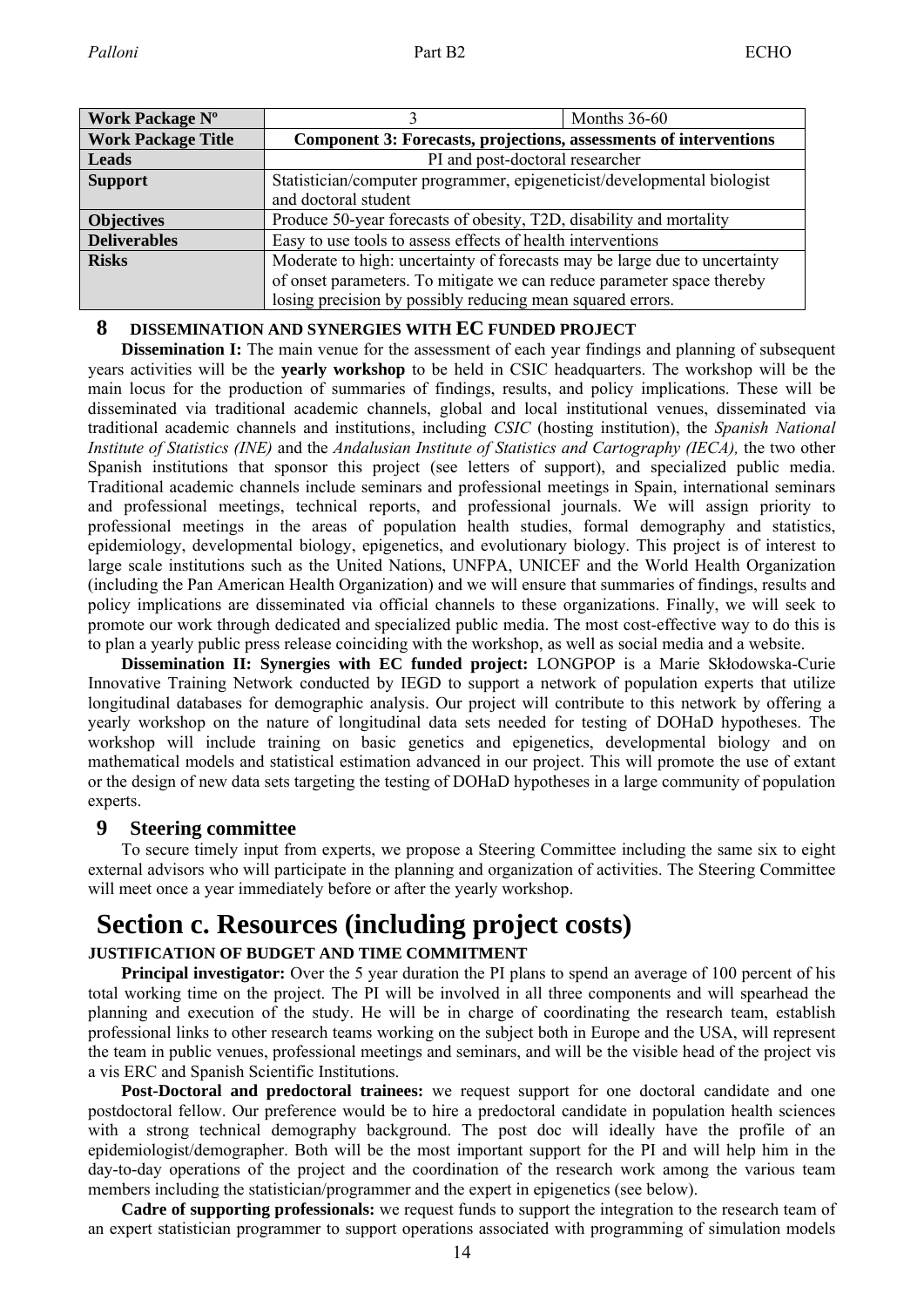## **References**

<span id="page-14-0"></span>[1] Aalen, O. (1994), "Effects of frailty in survival Analysis," *Statistical Methods in Medical Research*, 3, 227–243.

[2] Aalen, O. and Gjessing, H. (2001), "Understanding the shape of the hazard rate: a process point of view," *Statistical Science*, 16, 1–14.

[3] Adair, L., Fall, C., Osmond, C., Stein, A., Martorell, R., Ramirez-Zea, M., Sachdev, H., Dahly, D., and al., e. (2013), "Associations of linear growth and relative weight gain during early life with adult health and human capital in countries of low and middle income: findings from five birth cohort studies," *Lancet*, 382, 525–534.

[4] Alkema, L., Raftery, A. E., Gerland, P., Clark, S. J., and Pelletier, F. (2012), "Estimating trends in the total fertility rate with uncertainty using imperfect data: Examples from West Africa," *Demographic Research*, 26, 331–362.

[5] Arriaga, E. A. and Davis, K. (1969), "The pattern of mortality change in Latin America," *Demography*, 6, 223–242.

[6] Barbi, E. and Vaupel, J. W. (2005), "Comment on 'Inflammatory Exposure and Historical Changes in Human Life-Spans'," *Science*, 308, 1743a.

[7] Barker, D. (2012), "Development origins of chronic disease," *Public Health*, 126.

[8] Barker, D., Forsen, T., Eriksson, J., and Osmond, C. (2002), "Growth and living conditions in childhood and hypertension in adult life: a longitudinal study," *Journal of Hypertension*, 20.

[9] Barker, D. and Osmond, C. (1987), "Infant mortality. Death rates from stroke in England and Wales predict mortality, childhood nutrition, and ischaemic heart disease in England and Wales," *Lancet*, 10, 1077– 1081.

[10] Barker, D. J. P. (1998), *Mothers, babies, and health in later life*, Edinburgh; New York: Churchill Livingstone, 2nd ed.

[11] — (1998), *Mothers babies and health in later life*, Edinburgh; New York: Churchill Livingstone, 2nd ed.

[12] Barker, D. J. P. and Martyn, C. (1992), "The maternal and fetal origins of cardiovascular disease," *Journal of Epidemiology and Community Health*, 46, 8–11.

[13] Bateson, P., Barker, D., and Clutton-Brock, T. e. a. (2004), "Developmental plasticity and human health," *Nature*, 430, 419–421.

[14] Bateson, P. and Gluckman, P. (2011), *Plasticity, Robustness, Development and Evolution*, Cambridge.

[15] — (2011), *Plasticity, robustness, development and evolution*, Cambridge: Cambridge University Press. [16] Beaumont, M. (2017), "Approximate Bayesian computation in evolution and ecology," *Annual Review of Ecology, Evolution and Systematics*, 41, 379–406.

[17] Bebbington, M., Green, R., Lai, C. D., and Zitikis, R. (2014), "Beyond the Gompertz law: exploring the late-life mortality deceleration phenomenon," *Scandinavian Actuarial Journal*, 2014, 189–207.

[18] Beltrán-Sanchez, H., Crimmins, E. M., and Finch, C. E. (2012), "Early cohort mortality predicts the rate of aging in the cohort: a historical analysis," *Journal of Developmental Origins of Health and Disease*, 3, 380–386.

[19] Bongaarts, J. (2009), "Trends in senescent life expectancy," *Population Studies-a Journal of Demography*, 63, 203–213.

[20] Brass, W. (1971), *On the scale of mortality*, London, England: Taylor and Francis.

[21] Cheung, S. L. K. and Robine, J. M. (2007), "Increase in common longevity and the compression of mortality: The case of Japan," *Population Studies-a Journal of Demography*, 61, 85–97.

[22] Christensen, K., Doblhammer, G., Rau, R., and Vaupel, J. W. (2009), "Ageing populations: the challenges ahead," *Lancet*, 374, 1196–1208.

[23] Chu, C., Chien, H., and Lee, R. (2007), "Explaining the optimality of U-shaped age-specific mortality," *Theoretical Population Biology*, 73, 171–180.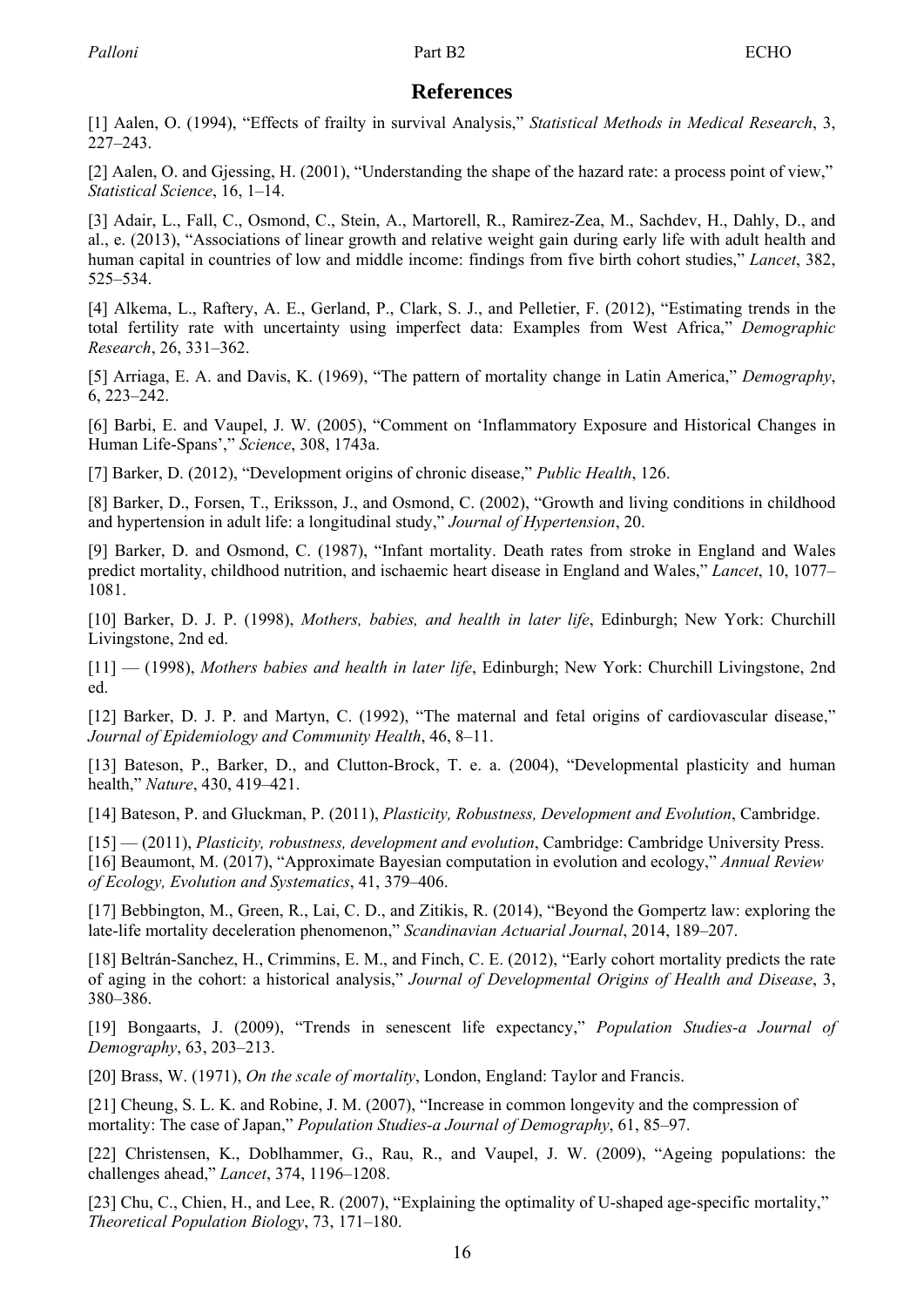<span id="page-15-0"></span>[24] Crimmins, E. and Finch, C. (2006), "Infection, Inflammation, Height, and Longevity," *Proceedings of the National Academy of Sciences of the United States of America*, 103, 498–503.

[25] Crimmins, E., Preston, S., and Cohen, B. e. (2010), *International Differences in Mortality at Older Ages: Dimensions and Sources*, Washington, D.C.: The National Academy Press.

[26] Efron, B. (2014), "Estimation and accuracy after model selection," *Journal of the American Statistical Association*, 109, 991–1007.

[27] Engelman, M., Canudas-Romo, V., and Agree, E. M. (2010), "The Implications of Increased Survivorship for Mortality Variation in Aging Populations," *Population and Development Review*, 36, 511– +.

[28] Eriksson, J., Forsen, T., Tuomilehto, J., Osmond, C., and Barker, D. (2001), "Early growth and coronary heart disease in later life: longitudinal study," *British Medical Journal*, 322, 949–953.

[29] Finch, C. (2007), *The biology of human longevity: inflammation, nutrition, and aging in the evolution of life spans*, Burlington, MA: Academic Press, 1st ed.

[30] Finch, C. and Kirkwood, T. (2000), *Chance, Development, and Aging*, Oxford University Press.

[31] Finch, C. E. (2007), *The biology of human longevity: inflammation, nutrition, and aging in the evolution of life spans*, Burlington, MA: Academic Press, 1st ed.

[32] Finch, C. E. and Crimmins, E. M. (2004), "Inflammatory exposure and historical changes in human lifespans," *Science*, 305, 1736–9.

[33] — (2004), "Inflammatory Exposure and Historical Changes in Human Life-Spans," *Science*, 305, 1736– 9.

[34] Finkelstein, M. (2005), "Aging: damage accumulation versus increasing mortality rate," Working Series Paper WP 2005-018, Max Planck Institute for Demographic Research.

[35] Floud, R., Fogel, R. W., Harris, B., and Hong, S. C. (2012), *The changing body: health, nutrition, and human development in the Western world since 1700*, NBER series on long-term factors in economic development, Cambridge: Cambridge University Press.

[36] Fogel, R. W. (2004), *The Escape From Hunger and Premature Death, 1700-2100 Europe, America and the Third World*, Cambridge Studies in Population, Economy, and Society in Past Time, Cambridge ; New York: Cambridge University Press.

[37] Fragoso, T. and Louzada Neto, F. (2014), "Bayesian model averaging: a systematic review and conceptual classification," Tech. rep.

[38] Frenk, J., Bobadilla, J. L., Stern, C., Frejka, T., and Lozano, R. (1991), "Elements for a theory of the health transition," *Health Transition Review*, 1, 21–38.

[39] Fries, J. F. (1983), "The compression of morbidity," *The Milbank Memorial Fund Quarterly. Health and Society*, 61, 397–419.

[40] Gavrilov, L. A. and Gavrilova, N. S. (2001), "The Reliability Theory of Aging and Longevity," *Journal of Theoretical Biology*, 213, 527–45, article mcoe.

[41] Gerland, P., Raftery, A. E., Sevcikova, H., Li, N., Gu, D. A., Spoorenberg, T., Alkema, L., Fosdick, B. K., Chunn, J., Lalic, N., Bay, G., Buettner, T., Heilig, G. K., and Wilmoth, J. (2014), "World population stabilization unlikely this century," *Science*, 346, 234–237.

[42a] Gluckman, P. and Hanson, M. (2005), *The Fetal Matrix: Evolution, Development and Disease*, Cambridge.

[42b] Gluckman, P., Hanson, M., and Beedle, A. (2007), "Non-Genomic transgenerational inheritance of disease Risk," *BioEssays*, 29, 145–154.

[43] Gluckman, P. and Hanson, P. (2006), *The Developmental Origins of Health and Disease*, Cambridge.

[44] Gluckman, P. and Hanson, M. A. (2004), "Developmental origin of disease paradigm: a mechanistic and evolutionary perspective," *Pediatric Research*, 56, 311–317.

[45] Gluckman, P. D. and Hanson, M. A. (2008), "Developmental Origins of Health and Disease: New Insights," *Journal Compilation*, 102, 90–93.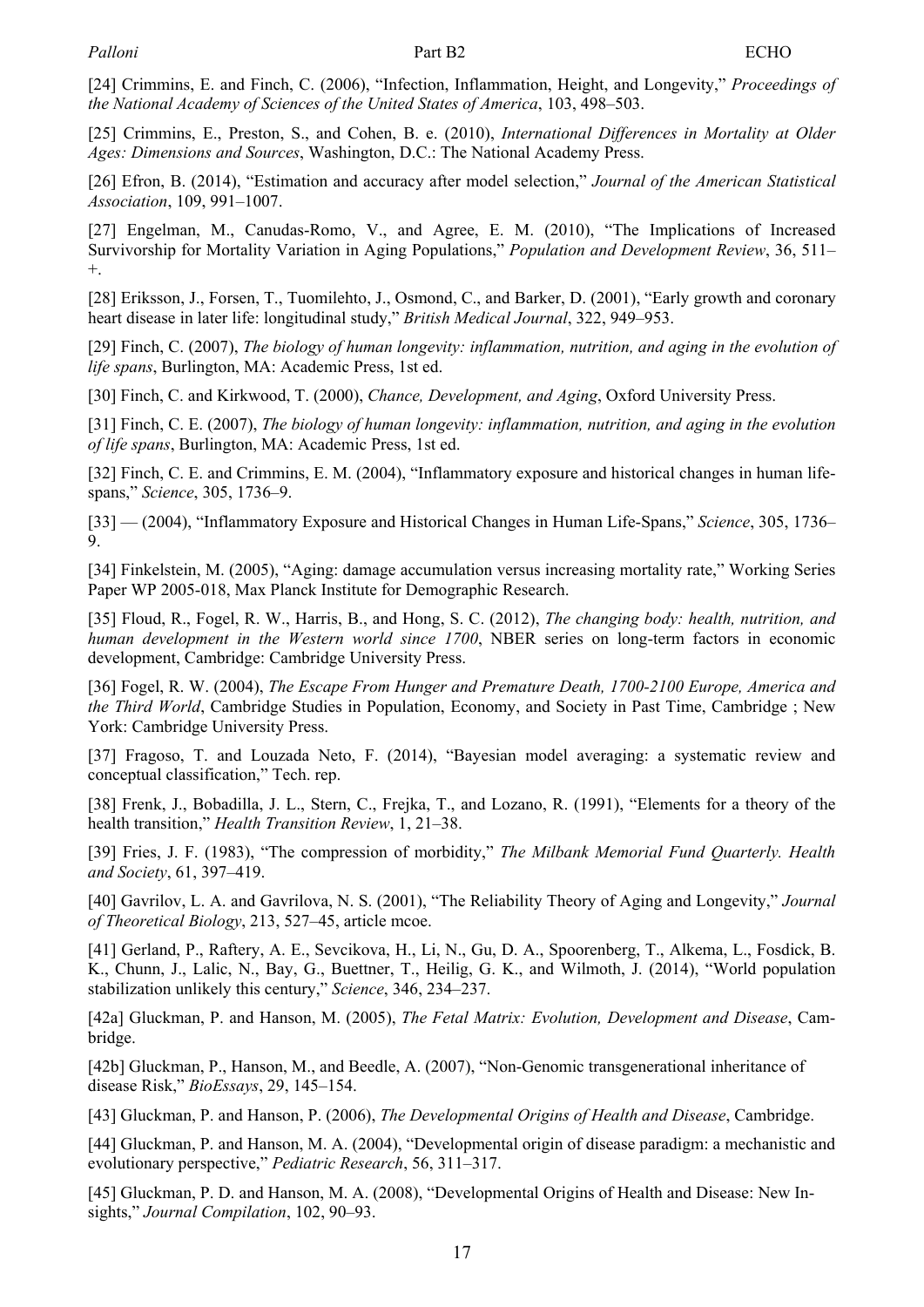<span id="page-16-0"></span>[46] Gluckman, P. D., Hanson, M. A., and Beedle, A. S. (2007), "Early life events and their consequences for later disease: A life history and evolutionary perspective," *American Journal of Human Biology*, 19, 1– 19.

[47] Gonzalez-Gonzalez, C., Samper-Ternent, R., Wong, R., and Palloni, A. (2014), "Mortality inequality among older adults in Mexico: the combined role of infectious and chronic diseases," *Revista Panamericana De Salud Pública-Pan American Journal of Public Health*, 35, 89–95.

[48] Hanson, M., Low, F., and Gluckman, P. (2011), "Epigenetic epidemiology: the rebirth of soft inheritance," *Nutrition and Metabolisms*, 58, 8–15.

[49] Hoeting, J. A., Madigan, D., Raftery, A. E., and Volinsky, C. T. (1999), "Bayesian Model Averaging: A Tutorial," *Statistical Science*, 14, 382–401,

 [50] Horiuchi, S., Ouellette, N., Cheung, S., and Robine, J.-M. (2013), "Modal age at death: lifespan indicator in the era of longevity extension," *Vienna Yearbook of Population Research*, 11, 37–69.

[51] Horiuchi, S. and Wilmoth, J. R. (1998), "Deceleration in the Age Pattern of Mortality at Older Ages,"

*Demography*, 35, 391–412.

[52] Janssen, F., Peeters, A., Mackenbach, J., and Kunst, A. (2005), "Relation Between Trends in Late Middle Age Mortality and Trends in Old Age Mortality: Is there evidence for mortality selection?" *Journal of Epidemiology and Community Health*, 59, 775–781.

[53] Kannisto, V. (1994), *Development of oldest-old mortality, 1950-1990: evidence from 28 developed countries*, Monographs on population aging, Odense: Odense University Press.

[54] Kannisto, V., Lauritsen, J., Thatcher, A. R., and Vaupel, J. W. (1994), "Reductions in Mortality at Advanced Ages: Several Decades of Evidence from 27 Countries," *Population and Development Review*, 20, 793–810.

[55] Kuhn, T. (1962), *The Structure of Scientifc Revolutions*, University of Chicago Press.

[56] Kuzawa, C. W. (2005), "Fetal origins of developmental plasticity: Are fetal cues reliable predictors of future nutritional environments?" *American Journal of Human Biology*, 17, 5–21.

[57] Langley-Evans, S. C. (2004), *Fetal nutrition and adult disease : programming of chronic disease through fetal exposure to undernutrition*, Frontiers in nutritional science, Wallingford, Oxfordshire, OX ; Cambridge, MA: CABI Pub.

[58] — (2004), *Fetal nutrition and adult disease: programming of chronic disease through fetal exposure to undernutrition*, Frontiers in nutritional science, Wallingford, Oxfordshire, OX; Cambridge, MA: CABI Pub.

[59] Lucas, A. (1991), "Programming by early nutrition in man," in *The Childhood Environment and Adult Disease*, eds. Bock, G. and Cole, T., Chichester: John Wiley.

[60] Manton, K. G. and Singer, B. (1994), "What's the fuss about compression of mortality?" *Chance*, Fall, 21–30.

 [61] Martorell, R. (1995), "Results and implications of the INCAp follow-up study," *The Journal of nutrition*, 125, 1127S–1138S.

[62] — (1999), "The nature of child malnutrition and its long-term implications," *Food and Nutrition Bulletin*, 20, 288–92.

[63] McDade, T. W. and Kuzawa, C. W. (2004), "Fetal programming of immune function: the early origins of immunity in Filipino adolescents," in *Fetal nutrition and adult disease: programming of chronic disease through fetal exposure to undernutrition*, ed. Langley-Evans, S. C., Wallingford, Oxfordshire, OX ; Cambridge, MA: CABI Pub., Frontiers in nutritional science, book section 13, pp. 311–332.

[64] McEniry, M. (2014), *Early life conditions and rapid demographic changes in the developing world: Consequences for older adult health*, New York: Springer Science and Business Media.

[65] McEniry, M. and Palloni, A. (2010), "Early Life Exposures and The Occurrence and Timing of Heart Disease Among the Older Adult Puerto Rican Population," *Demography*, 47, 23–43.

[66] Mineau, P., Garibotti, G., and Kerbe, R. (2009), "Effects of childhood and middle-adulthood family conditions on later-life mortality: evidence from the Utah population databse," *Social Science and Medicine*, 68, 1649–1658.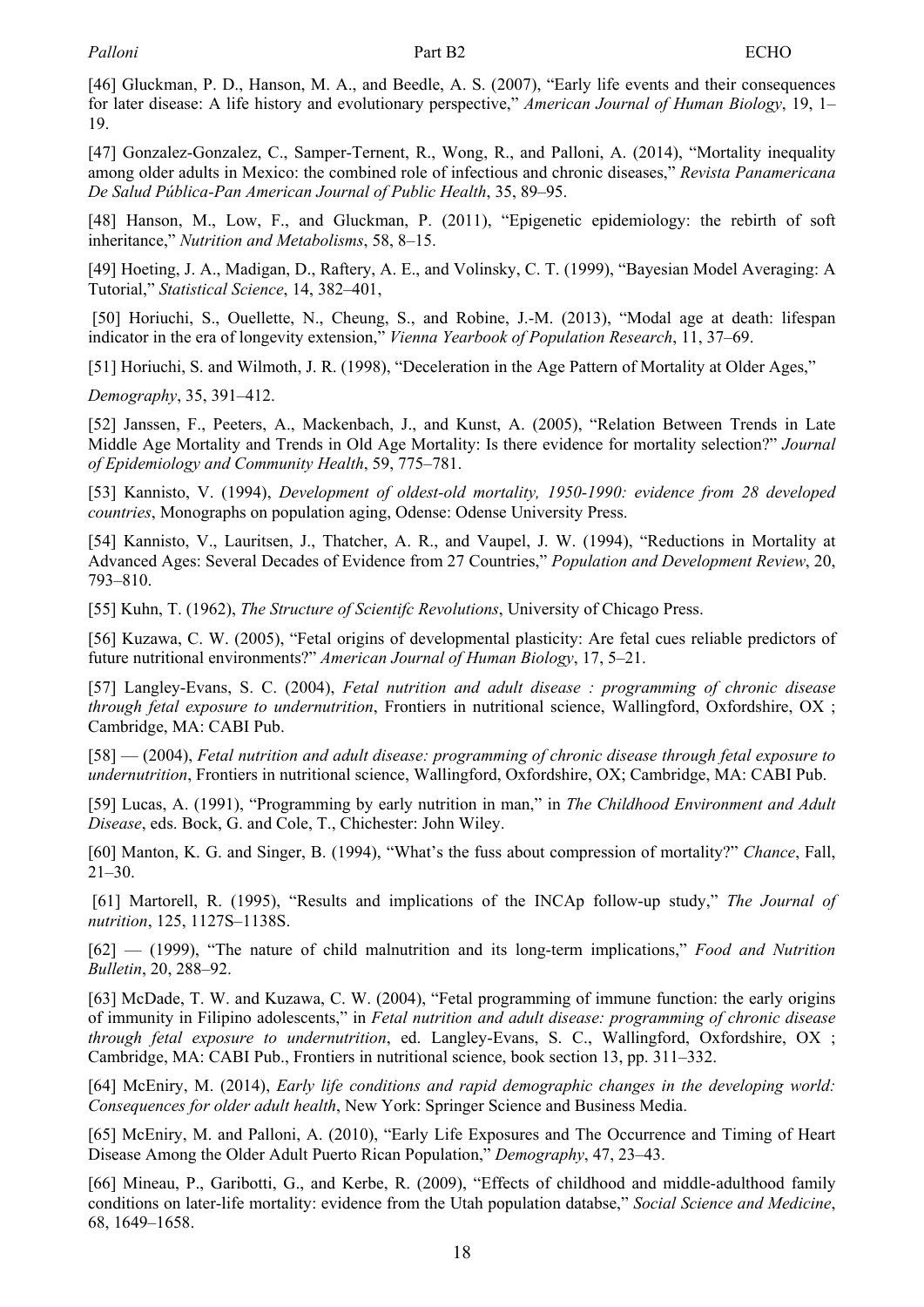<span id="page-17-0"></span>[67] Monteverde, M., Noronha, K., and Palloni, A. (2010), "Obesity and excess mortality among the elderly in the United States and Mexico," *Demography*, 47, 79–96.

[68] Oeppen, J. and Vaupel, J. W. (2002), "Demography - Broken limits to life expectancy," *Science*, 296, 1029–31.

[69] Olshansky, S., Passaro, D., Hershow, R., Layden, J., Carnes, B., Brody, J., Hayflick, L., Butler, R., Allison, D., and Ludwig, D. (2005), "A Potential Decline in Life Expectancy in the United States in the 21st Century," *Obstetrical & Gynecological Survey*, 60, 450.

[70] Omran, A. R. (1971), *Epidemiologic Transition: A Theory of the Epidemiology of Population Change*, New York: The Free Press, pp. 172–183.

[71] Palloni, A. (1990), *Fertility and Mortality Decline in Latin America*, Newbury Park, NJ: Sage Publications, Annals of the American Academy of Political and Social Sciences 510, pp. 126–144.

[72] Palloni, A. and Beltran-Sanchez, H. (2015), "Uncertainty and mortality estimates in the Latin American and Caribbean Region:1850-2010," paper presented at the in *Population Association of America*, Washington D.C. April 2015

[73] Palloni, A. and Beltrán-Sánchez, H. (2015), "Demographic consequences of Barker frailty," in *Dynamic Demographic Analysis*, ed. Schoen, R., Springer.

[74] — (2015), "Discrete Barker frailty and warped older age mortality dynamics," Manuscript.

[75] Palloni, A. and Beltran-Sanchez, H. (2017), "The impact of obesity on adult Mortality," Working Series WP-1193, RAND Labor and Population.

[76] Palloni, A. and Beltrán-Sanchez, H. (2015), *Demographic Consequences of Barker Frailty*, Springer.

 $[77]$  — (2016), "Warped mortality dynamics at older ages as an outcome of early childhood experiences," *Demography*, 54, 655–671.

[78] Palloni, A., Beltrán-Sanchez, H., Novak, B., Pinto, G., Wong, R., and Gonzalez, C. (2015), "Adult Obesity, Disease and Longevity in Mexico," *Salud Pública de Mexico*, 57, 522–530.

[79] Palloni, A., McEniry, M., Wong, R., and Pelaez, M. (2006), "The tide to come: elderly health in Latin America and the Caribbean," *Journal of Aging and Health*, 18, 180–206.

[80] Palloni, A., Novak, B., and Pinto, G. (2015), "The enduring effects of smoking in Latin America: A losing battle?" *American Journal of Public Health*, 105, 1246–1253.

 [81] Palloni, A. and Pinto, G. (2011), *Adult Mortality in Latin America and the Caribbean*, Springer, book section 5, pp. 101–132.

[82] Palloni, A. and Souza, L. (2013), "The fragility of the future and the tug of the past: Longevity in Latin America and the Caribbean," *Demographic Research*, 29, 543–578.

[83] — (2013), "The fragility of the future and the tug of the past: Longevity in Latin America and the Caribbean," *Demographic Research*, 29, 543–577.

[84] Palloni, A. and Wyrick, R. (1981), "Mortality Decline in Latin America: Changes in the Structure of Causes of Deaths, 1950-1975," *Social Biology*, 28, 187–216.

[85] Preston, S. H. (1975), "The changing relation between mortality and level of economic development," *Population Studies*, 29, 231–48.

[86] — (1976), *Mortality patterns in national populations : with special reference to recorded causes of death*, Studies in population, New York: Academic Press.

[87] — (1980), *Causes and Consequences of Mortality Declines in Less Developed Countries During the Twentieth Century*, Chicago, IL: University of Chicago Press, pp. 289–360.

[88] Raftery, A. E., Alkema, L., and Gerland, P. (2014), "Bayesian Population Projections for the United Nations," *Stat Sci*, 29, 58–68.

[89] Raftery, A. E., Chunn, J. L., Gerland, P., and Sevcikova, H. (2013), "Bayesian probabilistic projections of life expectancy for all countries," *Demography*, 50, 777–801.

[90] Raftery, A. E., Lalic, N., and Gerland, P. (2014), "Joint Probabilistic Projection of Female and Male Life Expectancy," *Demogr Res*, 30, 795–822.